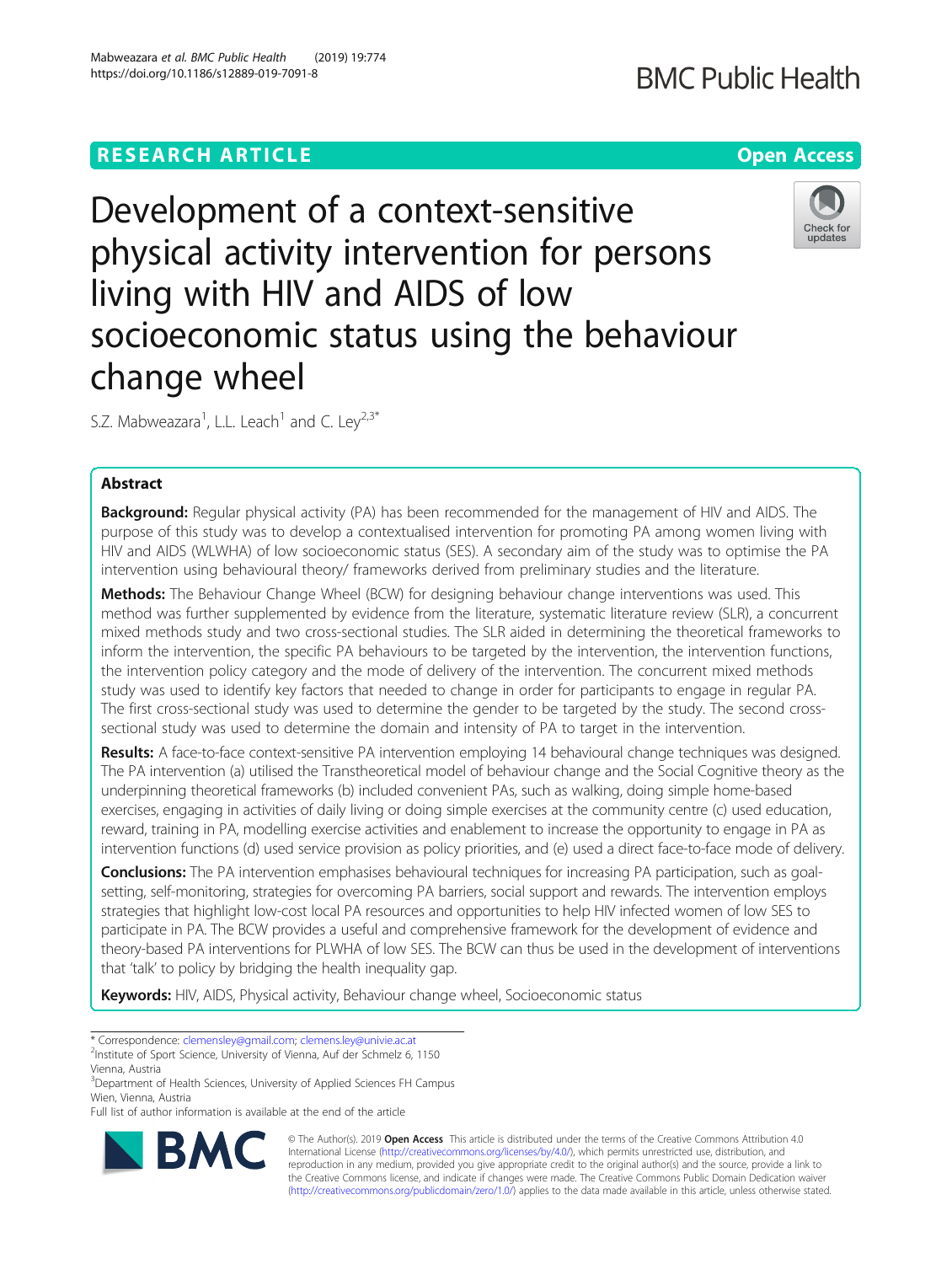## Background

Amongst the general population, physical activity (PA) has been found to have both psychological and physical health benefits [\[1](#page-13-0), [2\]](#page-13-0). Regular PA has also been prescribed as an alternative disease management strategy for HIV and AIDS  $[3, 4]$  $[3, 4]$  $[3, 4]$  $[3, 4]$  $[3, 4]$ . A systematic review of literature showed that PA and exercise are safe and effective methods of enhancing cardiorespiratory fitness, metabolic function and quality of life among people living with HIV and AIDS (PLWHA) [\[5](#page-14-0)]. Similarly, progressive resistance exercise aids in improving body composition and muscular strength among PLWHA [\[6\]](#page-14-0). Long-term exercise training lowers the likelihood of disability caused by sarcopenia among PLWHA [\[7](#page-14-0)].

The use of highly active antiretroviral therapy (HAART) to manage the effects of HIV/AIDS was associated with adverse morphological conditions such as lipoatrophy (loss of fat in the facial area and the upper and lower limbs) and lipohypertrophy (fat accumulation in the abdominal, cervical and breast areas) [[8](#page-14-0)]. PA has been found to mitigate the adverse effects of HAART [\[8](#page-14-0)]. Unfortunately, PLWHA of low SES, particularly women are at a greater risk of low PA [\[9](#page-14-0), [10\]](#page-14-0) and this is usually related to low SES [\[11\]](#page-14-0). Accordingly, Mabweazara, Leach & Ley [[12](#page-14-0)] have advocated for the development of contextualised and theoretically informed PA interventions for PLWHA of low SES.

In spite of the evidence of the health benefits of PA, evidence suggests that PLWHA in Africa do not engage in adequate amounts of PA [[10,](#page-14-0) [13](#page-14-0)–[15\]](#page-14-0). A factor that has been found to influence the low PA levels amongst PLWHA in Africa and in Western societies is socioeconomic status (SES) [\[16](#page-14-0), [17](#page-14-0)]. Likewise, in Africa, HIV and AIDS are diseases that predominantly affect persons of low SES [[18,](#page-14-0) [19\]](#page-14-0). Therefore, in Africa, PLWHA are more likely to be of low SES, and are more likely to be inactive [[20\]](#page-14-0). This is so because, most people living with HIV are found in low-and middle-income countries, with close to 66% located in sub-Saharan Africa [[21](#page-14-0)]. In South Africa specifically, the number of people living with HIV increased from an estimated 4.25 million in 2002 to 7.52 million by 2018 [[22\]](#page-14-0). Furthermore, self-reported data from 51 mostly low-and middle-income countries showed that one-fifth of adults are classified as physically inactive [\[23](#page-14-0)]. Consequently, health practitioners need to develop PA interventions that are applicable and match the African context.

However, for persons of low SES, care must be taken not to come to false conclusions, especially with regards to their PA levels when using survey questionnaires. Evidence from the literature might suggest that persons of low SES do not engage in adequate PA, but persons of low SES, for example, are bound to engage in transport-related PA as most do not own cars [[24](#page-14-0)] and are also highly likely to engage in employment-related PA, as most are employed in active occupations [\[11](#page-14-0)]. Both transport-related PA and employment-related PA may not be construed as PA to them, as they also form part of their occupation-related activities and activities of daily living (ADLs). An important aspect of contextualising the research process, therefore, is to bring more into the focus to persons of low SES, that PA maybe embedded in ADLs. As such, survey questionnaires and interview questions for these individuals must be grounded on a contextualised definition of PA that also considers ADLs. A contextualised definition of PA for persons of low SES might be "Any bodily movements caused by skeletal muscles that are associated with an increase in energy demand that might be done through structured exercises, ADLs, work-related activities or walking from one place to another".

One way of developing informed and successful interventions is the use of established methods for intervention design. As such, health practitioners should utilise a methodical approach in the intervention design process [[25\]](#page-14-0). This entails using a systematised approach in the design of the intervention, such as an established design framework that will assist the health practitioner to contextualise and select the appropriate intervention ingredients that have the potential of bringing about the desired behaviour change. One such framework is the Behaviour Change Wheel (BCW) that provides a comprehensive, systematic and transparent approach to intervention design based on established behaviour change theory [[26](#page-14-0)]. The BCW is specifically appropriate for promoting PA among persons of low SES because it also incorporates behaviour change techniques that are grounded in theories (e.g., Social cognitive theory [SCT] and the Transtheoretical model [TTM]) that have been found to be effective in promoting PA amongst persons of low SES [[12\]](#page-14-0).

In a systematic review for identifying effective theories and BCTs for informing PA interventions for low SES populations, Mabweazara et al. [[12\]](#page-14-0) suggest that South African researchers, specifically, should aim at developing contextualised PA interventions for the management of HIV and AIDS. Pharmacological therapies that may alleviate some of the detrimental effects of HIV are linked to exorbitant financial costs [[27](#page-14-0)]. Therefore, the practise of simple low-cost PA should be encouraged in PLWHA of low SES [[28](#page-14-0)]. Given the foregoing, the purpose of this study was to develop a contextualised intervention for promoting PA among persons living with HIV and AIDS (PLWHA) of low socioeconomic status (SES). A secondary aim of the study was to optimise the PA intervention using behavioural theory/ frameworks derived from preliminary studies and the literature.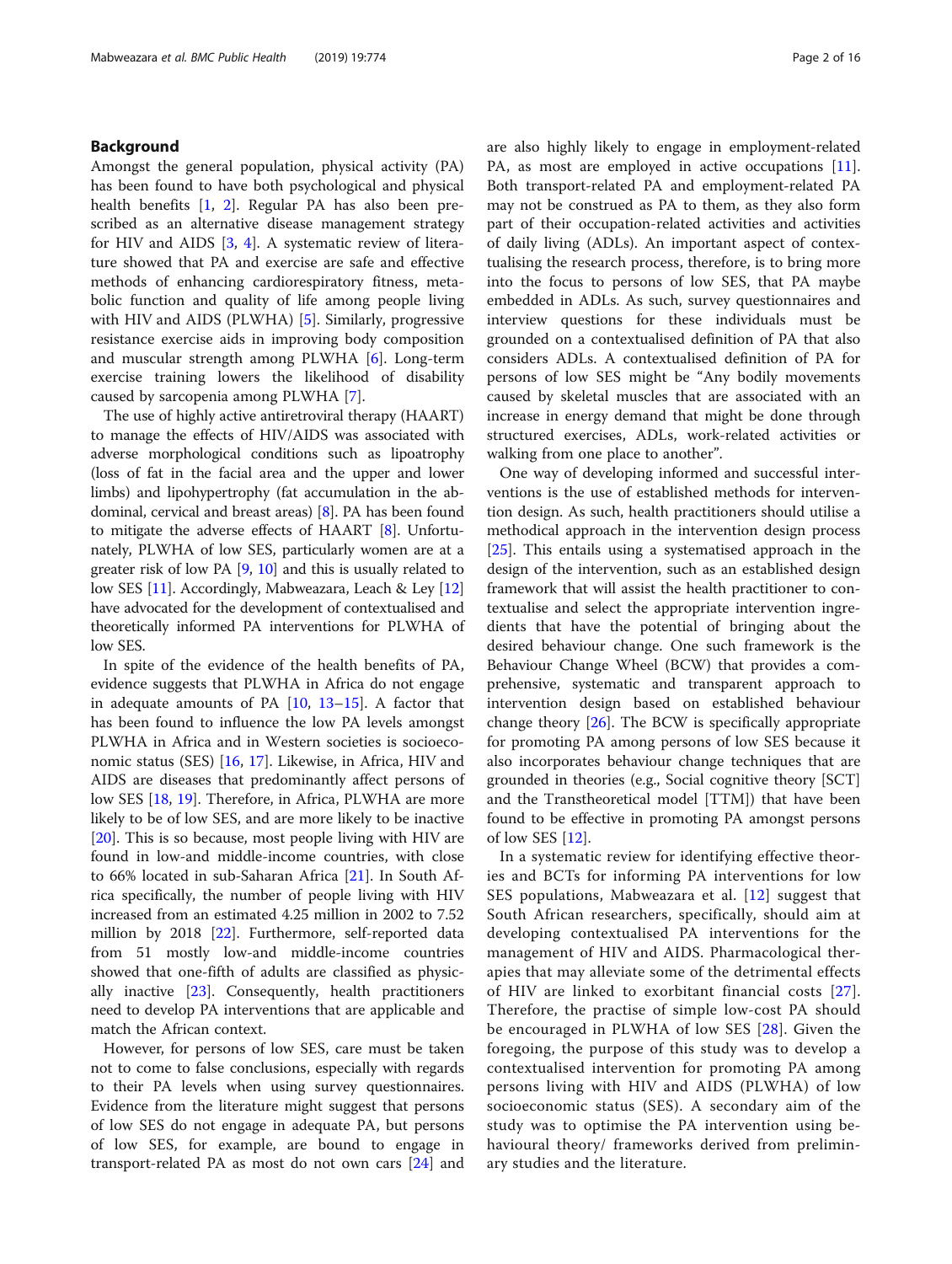#### Methods

#### Aim, design and setting

The purpose of this study was to develop a contextualised intervention for promoting PA among PLWHA of low SES. In addition to the BCW and the TDF [\[29](#page-14-0)], this study was based on a number of studies that were conducted to aid in the intervention design process. These included a systematic review [[12\]](#page-14-0), a concurrent mixed methods study [[30\]](#page-14-0), and two cross-sectional studies [[11](#page-14-0), [31\]](#page-14-0). However, identifying the intervention functions, policy categories and mode of delivery may require the use of judgement in order to make the most appropriate decisions in the context of a planned intervention [\[29](#page-14-0)]. As such, the assessment of affordability, practicability, effectiveness, acceptability, side effects and safety and equity referred to as the APEASE criteria (see Table [2\)](#page-6-0) outlined in the BCW guide was used to make strategic judgements regarding intervention content and mode of delivery by the research team (SZM, LLL, CL). Table [2](#page-6-0) shows the APEASE criteria for designing and evaluating interventions.

#### Materials and processes

The preliminary studies conducted to aid in the intervention design process were as follows:

1. A systematic review was conducted to inform the design of PA interventions for low-income persons by identifying successful behavioural change techniques (BCTs) and theoretical frameworks [\[12\]](#page-14-0). The review included randomized controlled trials with interventions aiming to promote PA and/or adherence to PA for the management of chronic disease. The systematic review specifically focused on chronic disease, because HIV infection is now considered a chronic disease [\[32\]](#page-14-0).

#### Findings

Eleven studies met the inclusion criteria. Amongst other behavioural change techniques (BCTs) reported in chapter 3, 'provide feedback on performance', 'goal setting (behaviour)', and 'plan social support/social change' were the most frequently used behavioural change techniques. Other BCTs that were identified as successful interventions were prompting self-monitoring of behavioural outcomes, providing information about where and when to perform the behaviour, using follow-up prompts, barrier identification/problem solving, prompt review of behavioural goals, prompt self-monitoring of behaviour, action planning, providing rewards contingent on successful behaviour, providing instruction on how to perform the behaviour, relapse prevention/coping planning, motivational interviewing, prompt reviewing of outcome goals, providing information on the consequences of behaviour to the individual, setting graded

tasks, environmental structuring, model/demonstrate behaviour, providing information on the consequences of behaviour in general, facilitating social comparison, teaching use of prompts/cues and time management. Among the existing theories, the Transtheoretical model (TTM) and the Social cognitive theory (SCT) were the common theoretical frameworks to underpin most study interventions. A noteworthy observation of this review was that only one of the 11 studies focused on promoting PA among PLWHA (Webel, Moore, Hanson & Salata, 2013). Table [3](#page-6-0) shows the outcome of extracting these intervention aspects from the 11 studies included in the systematic review.

## Contributions of the study towards intervention development

BCTs identified through this review, as well as the BCW were implemented in the final intervention. Theoretical frameworks identified through this review were used to inform the intervention. The systematic review was also used to determine specific PA behaviours targeted by the intervention, the intervention functions, the intervention policy category and the mode of delivery.

2. A cross-sectional study with 978 HIV positive participants of low SES was conducted to determine if age, body weight, height, gender, waist-to-hip ratio (WHR), educational attainment, employment status, CD4+ cell count, and body mass index (BMI) could predict overall PA among PLWHA of low SES [[31\]](#page-14-0).

#### Findings

It was found that education, employment status and gender significantly predicted total moderate-to-vigorous PA (TMVPA) among PLWHA of low SES. Gender had the greatest effect on TMVPA compared to education and employment. Women engaged in low levels of PA compared to men.

## Contributions of the study towards intervention development

The intervention targeted unemployed WLWHA with low education levels. Since education was a significant predictor of PA, the intervention included educating the participants about the health benefits of PA, the strategies for overcoming the barriers to PA participation, and the strategies of social support and self-efficacy to enhance PA participation. A PA promotion pamphlet with the relevant information and home-based exercise activities was also prepared as part of the intervention material. Thus, the PA intervention educated WLWHA on the benefits of PA for the management of HIV and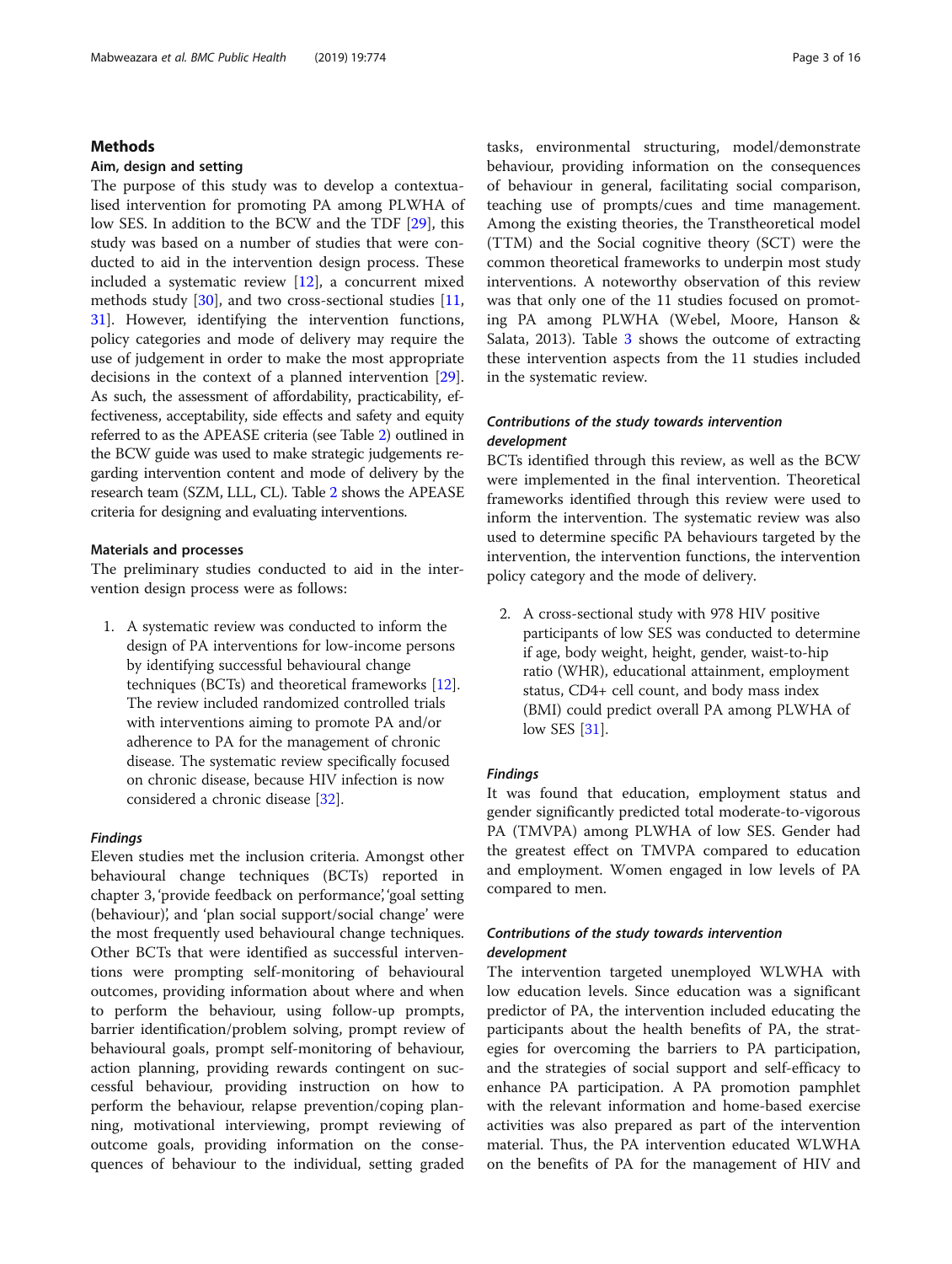AIDS and teaching them simple low-cost exercises they could do at home.

3. A cross-sectional study with 978 HIV positive participants of low SES was conducted to examine the PA profile of PLWHA based on PA domains and PA intensity. The study also sought to determine whether employment status and level of education could predict PA among PLWHA of low SES [[11](#page-14-0)].

#### Findings

The findings of the study showed that PLWHA engaged most frequently in work-related PA, followed by transport-related PA and, lastly, in leisure-related PA. Participants engaged more frequently in overall PA at a moderate- than vigorous-intensity of PA. Employment was also a significant predictor of work-related PA. The results showed that being unemployed was related with lower levels of work-related PA.

## Contributions of the study towards intervention development

The PA intervention targeted unemployed WLWHA. The PA intervention included strategies of dealing with barriers to PA in low-income settings. The PA intervention promoted walking as transport-related PA. There was emphasis on engaging in leisure-related PA. The intervention also emphasised on engaging in regular low-to moderate intensity PA. Personalised PA goals were set for each participant, because of the variations in ability, especially due to fluctuations in CD4+ cell counts.

4. A concurrent mixed method study was conducted with 21 HIV positive female participants of low SES using the exercise benefits/barriers scale (EBBS) [\[33](#page-14-0)] and two focus group discussions to explore the participants' barriers to engaging in PA and the delivery of a planned PA intervention [[30](#page-14-0)].

#### Findings

The results of the study showed that the participants' barriers to PA were associated with HIV-related symptoms, HIV medications, aging, finances, time-constraints, home environment, a lack of knowledge about the value of PA, and a lack of motivation to engage in PA. In terms of exercise benefits, participants agreed the most with the item: 'exercise improves the way my body looks'. However, for some benefits, the participants were neutral (e.g., 'exercise allows me to carry out normal activities without becoming tired'; 'exercise improves the quality of my work'; and 'exercise is good entertainment for me') or tended to 'agree' (e.g., 'my disposition is improved by exercise'). Participants had higher perceived benefits than barriers to exercise.

Exercise preferences included aerobics, aerobic exercises, calisthenics and chair exercises. Participants preferred group classes, with monitoring and tracking of exercise.

## Contributions of the study towards intervention development

Preferred exercises were included in the intervention. The intervention also included educating the participants on the strategies of overcoming the barriers to PA in a low-income neighbourhood. Participants were also taught about the benefits of PA. At the request of the participants, exercise diaries and pedometers were used to monitor PA.

The results of the 4 preliminary studies will be described and highlighted in relation to the APEASE process/BCW framework throughout the results.

Additionally, in order to identify the target behaviours, previous literature was used to draw up a list of possible PA behaviours to be targeted by the intervention [[34](#page-14-0)–[38\]](#page-14-0).

## Models and frameworks informing the study Behaviour change wheel

Having noted the need for a comprehensive framework when designing an intervention, Michie et al. [[29](#page-14-0)] reviewed current frameworks and evaluated their effectiveness based upon their comprehensiveness, coherence and association with an overarching behavioural model. Subsequently, a new framework was developed based on an amalgamation of 19 existing frameworks [\[29](#page-14-0)]. The BCW links policy to behaviour through various intervention functions. The purpose of the wheel is to aid intervention developers in identifying pertinent potential ingredients needed for behaviour change and, thereby, assist designers in analysing target behaviours and characterising interventions and their active components [[29\]](#page-14-0). The BCW provides clear procedures for linking theory to established behavioural change techniques (BCTs). The ability of the BCW to link theory with BCTs, gives the BCW an advantage over existing frameworks. Other benefits of the BCW are that the model (a) affords one the tools to develop an intervention, even if one does not have a broad knowledge of behaviour change theories, (b) provides a wide choice of intervention features, and (c) offers a division between intervention function and achievement method (policy) [\[29](#page-14-0)].

At the centre of the wheel, are the various sources of behaviour that are necessary for behaviour change to occur (Fig. [1\)](#page-4-0). The BCW utilises a theoretically based behaviour system referred to as the Capability, Opportunity, Motivation–Behaviour (COM-B) model. The model proposes that a change in behaviour will involve a change in at least one of the following components i.e., the capability of a person to carry out that behaviour; or the opportunity for the behaviour to occur; or the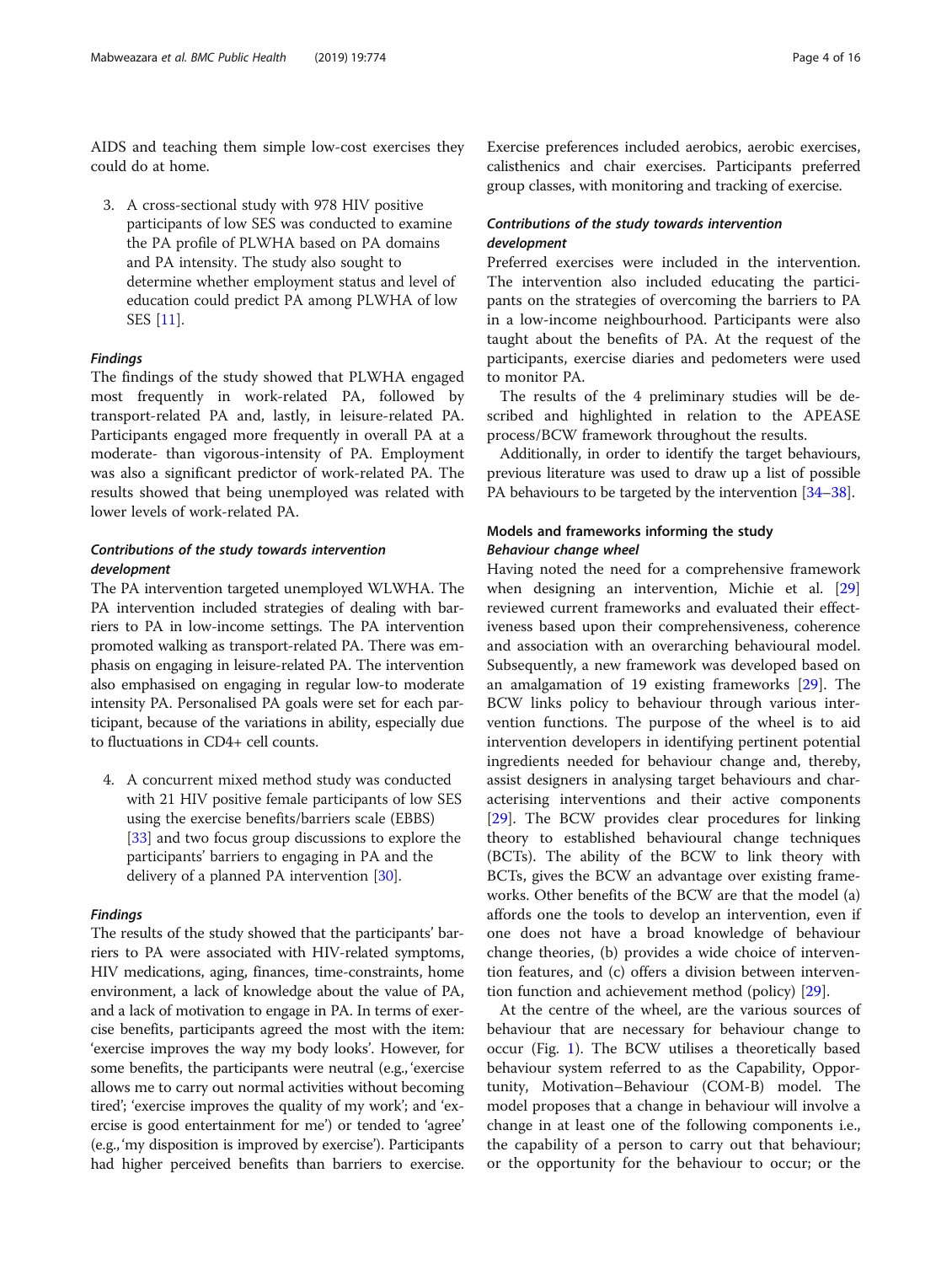<span id="page-4-0"></span>

motivation to perform the behaviour at that moment in time [[29\]](#page-14-0).

Each component of the COM-B model comprises two elements [\[29](#page-14-0)]. Capability is composed of physical and psychological abilities, both required to carry out the behaviour. The physical and social environment affords Opportunity, including contextual factors such as time, resources, physical barriers, and social and cultural expectations. Motivation involves use of reflective processing for planning and evaluating a behaviour, and automatic processes triggered by emotion, impulse and reflex reactions [\[29](#page-14-0)].

The Theoretical Domains Framework (TDF), also embedded in the BCW, can be used to further understand behaviour. The TDF is made up of 14 domains emanating from theoretical constructs identified from 33 behaviour change theories, and was developed by authorities in behaviour change [[39,](#page-14-0) [40](#page-14-0)]. The TDF assists intervention designers in choosing and using appropriate theory [[41\]](#page-14-0). The framework is related to the COM-B components, and assists in understanding the target behaviour [[29\]](#page-14-0). The framework includes the following 14 domains, namely, knowledge, skills, memory, attention and decision processes, behavioural regulation, social/professional role and identity, beliefs about capabilities, optimism, beliefs about consequences, intentions, goals, reinforcement, emotion, environmental context and resources, and social influences. The COM-B system

and TDF when combined offer a complete theoretical model for understanding behaviour change [\[42](#page-14-0)].

The BCW proposes that in order to change behavioural components, an intervention must perform certain functions [\[29\]](#page-14-0). The middle layer of the wheel in the BCW represents the intervention functions that are listed in Table [1.](#page-5-0) The outer layer of the wheel indicates different policies that can be used to apply to interventions. The definitions applied to intervention functions and policies are shown in Table [1.](#page-5-0)

#### Use of the behaviour change wheel

The BCW employs eight systematic steps to design an intervention [\[29](#page-14-0)]. The first three steps assist intervention designers to identify a specific behaviour they wish to change. Steps one to eight of the BCW are outlined below:

Step 1: Define the problem to be addressed in behavioural terms.

Step 2: Select the target behaviour(s), i.e., the

behaviours most likely to bring about change to address the problem.

Step 3: Specify the target behaviour(s) in as much detail as possible.

Step 4: Identify what component needs to change using the COM-B model.

Step 5: Select the relevant intervention functions from the following list:education; persuasion; incentivisation;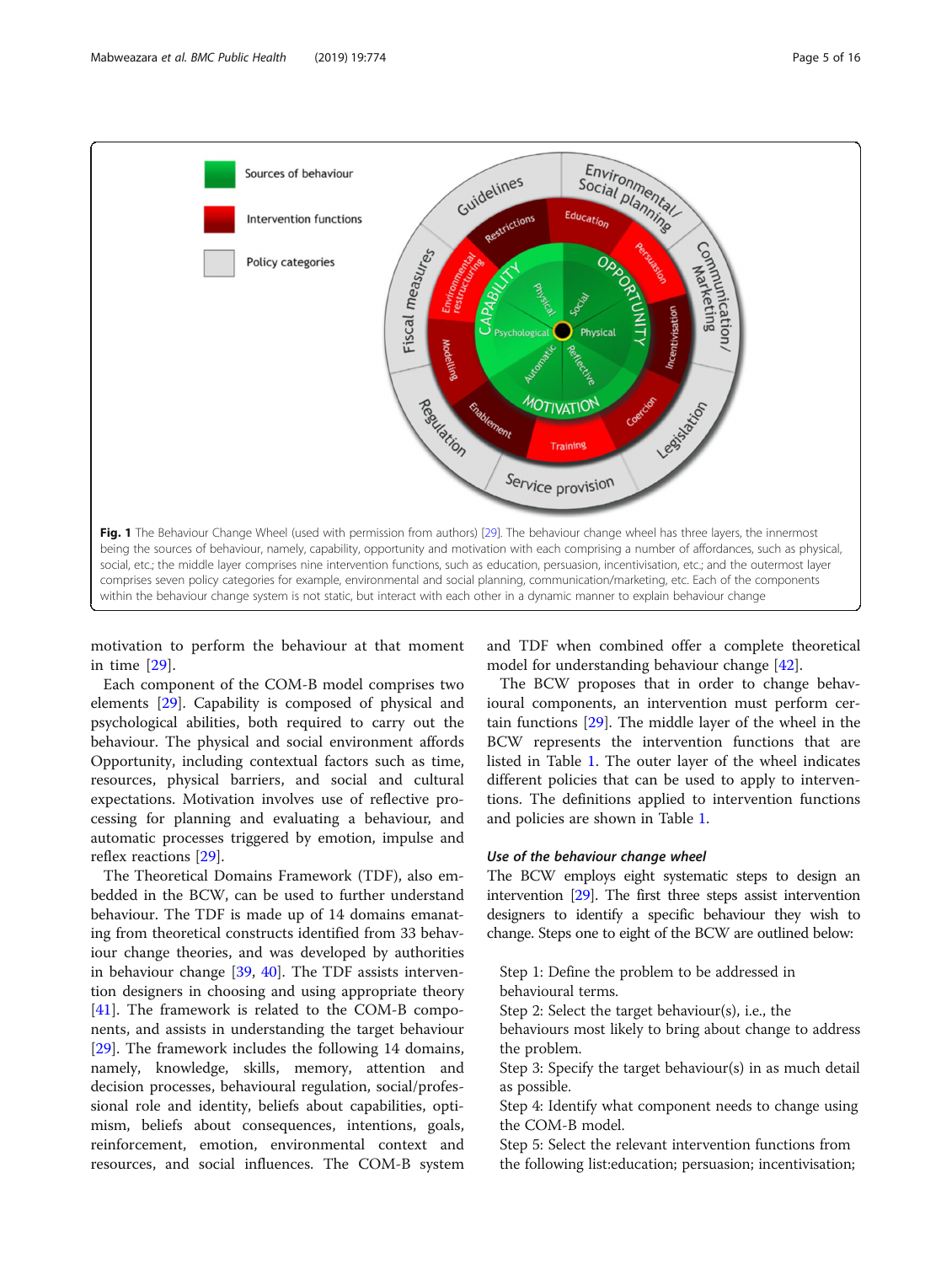Adopted from Michie et al. with permission from authors [[29\]](#page-14-0)

coercion; training; restriction; environmental restructuring; modelling and enablement (based on an assessment of the APEASE criteria: affordability, practicability, effectiveness, acceptability, side effects and safety, and equity) (Table [2](#page-6-0)).

Step 6: Select the applicable policy categories to sustain the delivery of the identified intervention functions based on the APEASE criteria.

Step 7: Select the relevant BCTs based on the APEASE criteria.

Step 8: Select the mode(s) of intervention delivery based on the APEASE criteria, and confirm the intervention content.

## NB: to fully understand the use of the BCW in designing interventions, the steps and the associated tables, the reader is referred to Michie et al. [\[29\]](#page-14-0)

The BCW was used to implement the evidence from the four preliminary studies [\[11,](#page-14-0) [12,](#page-14-0) [30](#page-14-0), [31](#page-14-0)] into the intervention design process. To design the intervention, the eight steps of the intervention design process using the BCW recommended by Michie et al. where followed [\[29](#page-14-0)].

#### Results

The results of the study are presented in line with the three stages and the eight steps of the BCW intervention design process, which are recommended by Michie et al. [[29](#page-14-0)].

#### The theoretical underpinning of the intervention

The results from the systematic literature review [[12](#page-14-0)] showed that the Transtheoretical model (TTM) of behaviour change and the Social Cognitive theory (SCT) were the common theoretical frameworks used as the basis for most of the successful interventions for individuals of low-SES. Consequently, the planned intervention was informed by the SCT and the TTM as the theoretical underpinnings.

#### Stage 1: understand the behaviour

Step 1: defining the problem in behavioural terms The target population was HIV positive adult women of low SES. The intervention would target women because a preliminary cross-sectional study to inform the intervention design found that PA is significantly higher in men than in women [\[31\]](#page-14-0). As such, women were at a higher risk of physical inactivity. The behavioural problem was a lack of regular PA among these individuals. Table [3](#page-6-0) shows the questions that the researchers attempted to answer and the answers that were developed by the researchers in order to define the problem in behavioural terms as recommended by Michie et al. [[29](#page-14-0)].

Step 2: selecting the target behaviour Target behaviours were rated on (a) impact on behaviour change and, (b) likelihood of changing behaviour. The rating of each target behaviour was determined by examining if the target behaviour matched the low-cost target behaviours identified in the systematic review [\[12](#page-14-0)]. Studies included in the systematic review only targeted non-costly PA behaviours, such as promoting walking, engaging in PA through activities of daily living  $[43-45]$  $[43-45]$  $[43-45]$ , or alternative exercises, such as chair exercises [\[46](#page-14-0)]. Any potential target behaviours that had a measurement score rated as "unpromising" were not included in the intervention. The results of a mixed method study [[30](#page-14-0)] showed that PLWHA preferred aerobics, walking, calisthenics, chair exercises, group exercises and light jogging.

Based on the literature  $[34-38]$  $[34-38]$  $[34-38]$  $[34-38]$  $[34-38]$  and the systematic review [[12](#page-14-0)], the following feasible and low-cost PA behaviours were identified, namely:

1. Walking, e.g., to and from the church, the store etc. [[36\]](#page-14-0).

| Education                        | Increasing knowledge or understanding                                                                                                                  |
|----------------------------------|--------------------------------------------------------------------------------------------------------------------------------------------------------|
| Persuasion                       | Using communication to induce positive<br>or negative feelings or stimulate action                                                                     |
| Incentivisation                  | Creating expectation of reward                                                                                                                         |
| Coercion                         | Creating expectation of punishment or cost                                                                                                             |
| Training                         | Imparting skills                                                                                                                                       |
| Restriction                      | Using rules to increase the target behaviour<br>by reducing opportunity to engage in<br>competing behaviours                                           |
| Environmental<br>restructuring   | Changing the physical or social context                                                                                                                |
| Modelling                        | Providing an example for people to aspire<br>to or imitate                                                                                             |
| Fnablement                       | Increasing means/reducing barriers to increase<br>capability (beyond education and training)<br>or opportunity (beyond environmental<br>restructuring) |
| Policies                         |                                                                                                                                                        |
| Communication/<br>marketing      | Using print, electronic, telephonic or<br>broadcast media                                                                                              |
| Guidelines                       | Creating documents that recommend or<br>mandate practice. Includes changes to<br>service provision                                                     |
| Fiscal                           | Using the tax system to reduce or increase<br>the financial cost                                                                                       |
| Regulation                       | Establishing rules or principles of behaviour<br>or practice                                                                                           |
| Legislation                      | Making or changing laws                                                                                                                                |
| Environmental/social<br>planning | Designing/controlling the physical or<br>social environment                                                                                            |
| Service provision                | Delivering a service                                                                                                                                   |
|                                  |                                                                                                                                                        |

<span id="page-5-0"></span>Intervention functions Definition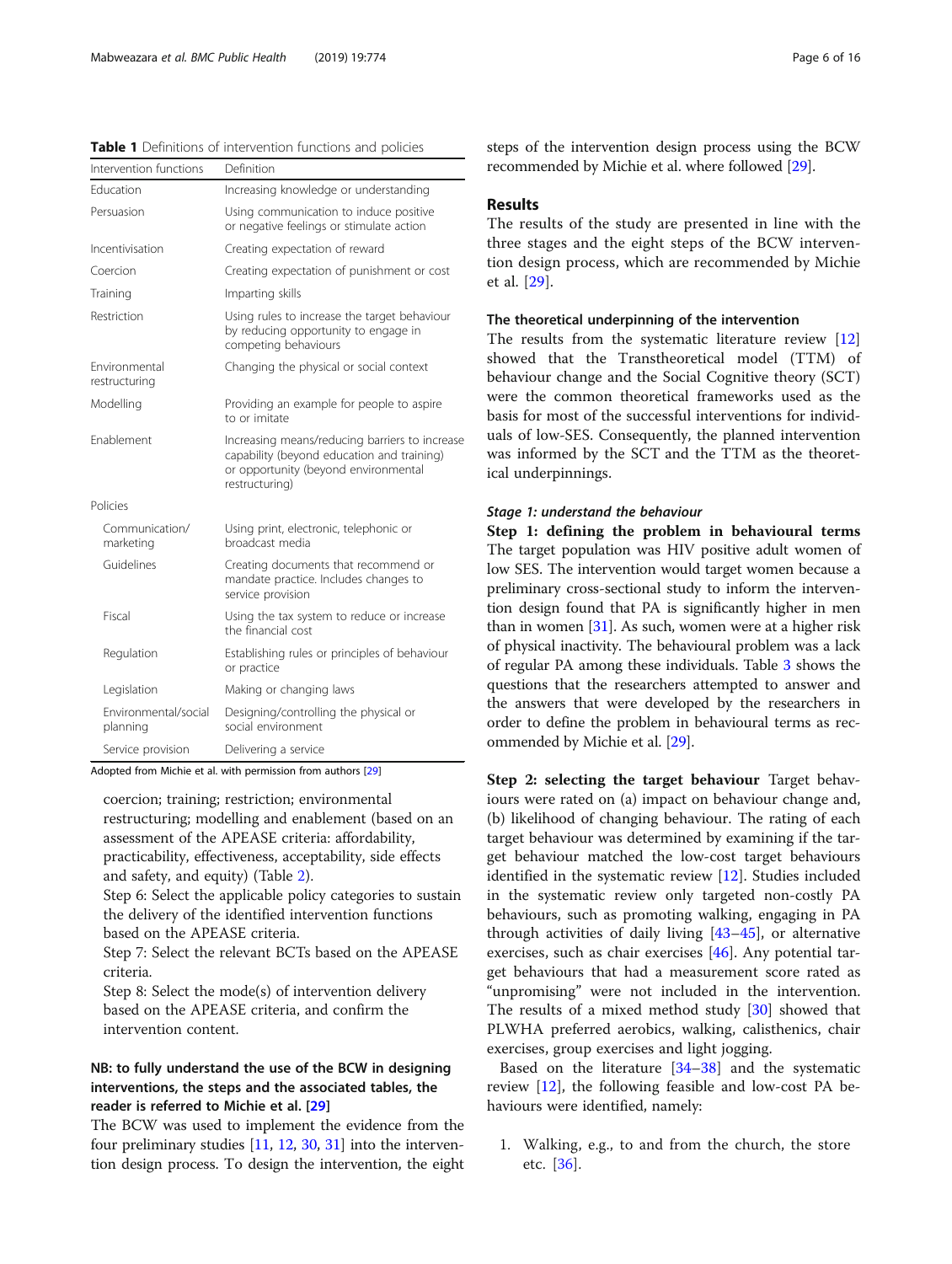| Page 7 of 16 |  |  |
|--------------|--|--|
|              |  |  |

<span id="page-6-0"></span>

|  |  |  |  | <b>Table 2</b> The APEASE criteria for designing and evaluating interventions |
|--|--|--|--|-------------------------------------------------------------------------------|
|  |  |  |  |                                                                               |

| Criterion                            | Description                                                                                                                                                                                                                  |
|--------------------------------------|------------------------------------------------------------------------------------------------------------------------------------------------------------------------------------------------------------------------------|
| Affordability                        | The ability of the intervention to meet the expense of the intervention. An intervention is affordable if the<br>budget of the intervention allows it to be delivered to, or accessed by, all those for whom it is intended. |
| Practicability                       | The viability of the intervention. A practicable intervention is one that can be delivered as designed through<br>the means intended to the target population.                                                               |
| Effectiveness and cost-effectiveness | The effect size of the intervention in relation to the desired objectives in a real world context. Cost-effectiveness<br>refers to the ratio of effect to cost.                                                              |
| Acceptability                        | The extent to which relevant stakeholders (public, professional and political) judge an intervention appropriate.                                                                                                            |
| Side-effects/Safety                  | An intervention may be effective and practicable but have unwanted or unintended consequences. This needs<br>to be taken into consideration when planning the intervention.                                                  |
| Equity                               | The extent to which an intervention may reduce or increase the disparities in standard of living, wellbeing<br>or health between different sectors of society.                                                               |

Adapted from Michie et al. with permission from authors [\[29](#page-14-0)]

- 2. Simple home-based exercises, e.g., chair exercises, stepping or stair-climbing, lifting weighted objects, etc. [\[34](#page-14-0)].
- 3. Activities of daily living, e.g., domestic cleaning, sweeping, vacuuming, hanging-up washing, etc. [\[37\]](#page-14-0).
- 4. Exercising at the community centre, e.g., organised group exercise classes, either free callisthenic exercises or rhythmical exercises, such as aerobics to music, etc. [[38](#page-14-0)].
- 5. Exercising during leisure time, e.g., actively participating in age- and health-appropriate activities, such as gardening, knitting, sewing, bowls, darts, table tennis, etc. [[35](#page-14-0)].

Additionally, participants were also supplied with information relating to safety when exercising (e.g., information pertaining to the importance of warm up, stretching, hydration during exercise etc.). Even though questions pertaining to permissible cultural practices among women were not asked, all exercise activities included in the intervention were deemed to be morally, ethically and culturally appropriate.

Table [4](#page-7-0) shows how each target behaviour was scored for inclusion using the BCW guide. Leisure-related PA, such as gardening, was also targeted as a target behaviour, because the preliminary research found that PLWHA of low SES engaged less in leisure-related PA [\[31\]](#page-14-0). We hoped that the intervention would promote leisure-related PA amongst PLWHA. Walking was also targeted because the same study found that PLWHA of low SES were likely to

Table 3 Defining the problem in behavioural terms

| Ouestion                                                                      | Answer                                                   |
|-------------------------------------------------------------------------------|----------------------------------------------------------|
| What behaviour?                                                               | Increasing physical activity among<br>PI WHA of low SES. |
| Where does the behaviour occur?                                               | At the community centre; at home.                        |
| Who is involved in performing<br>the behaviour?                               | HIV positive women of low SES at<br>a community centre.  |
| A dentro di Corno, Migleir, et al. coitle nonnatazione Corno, a cole ene FOOI |                                                          |

Adapted from Michie et al. with permission from authors [\[29](#page-14-0)]

engage in transport-related PA. All selected PA behaviours were of low to moderate intensity, because the study revealed that PLWHA of low SES were more likely to engage in moderate-intensity PA than vigorous-intensity PA [\[31\]](#page-14-0).

Step 3: specifying the target behaviour Michie et al. [[29\]](#page-14-0) recommend that when specifying the target behaviour, one has to consider the following questions: Who, What, When, Where, How often and with whom. Table [5](#page-7-0) shows the list of the answers generated from answering these questions.

The intervention would then (What) promote PA among (Who) women of low SES living with HIV and AIDS (Where) at a community centre, and encourage participation (With whom) alone, in a group, or with an exercise leader. Ideally, (How often) group activities will be performed once a week and the participants would be encouraged to engage in PA every day for at least 30 min. In addition, the inclusion of exercises, such as walking, chair exercises, aerobics, calisthenics, aerobic exercises and leisure-related PA in the intervention, where based on the findings from two preliminary studies [[30](#page-14-0), [31](#page-14-0)].

Step 4: identifying what needs to change Table [6](#page-8-0) shows the outcome of matching participant's statements obtained through focus group discussions in a preliminary study [\[30\]](#page-14-0) with the COM-B components in order to identify what needed to change. The findings revealed that physical capability, psychological capability, physical opportunity, social opportunity, and reflective and automatic motivation needed to change for the target behaviour to occur.

#### Stage 2: identification of intervention options

Step 1: intervention functions Table [7](#page-9-0) shows the outcome of the intervention function selection process based on the APEASE criteria and the studies selected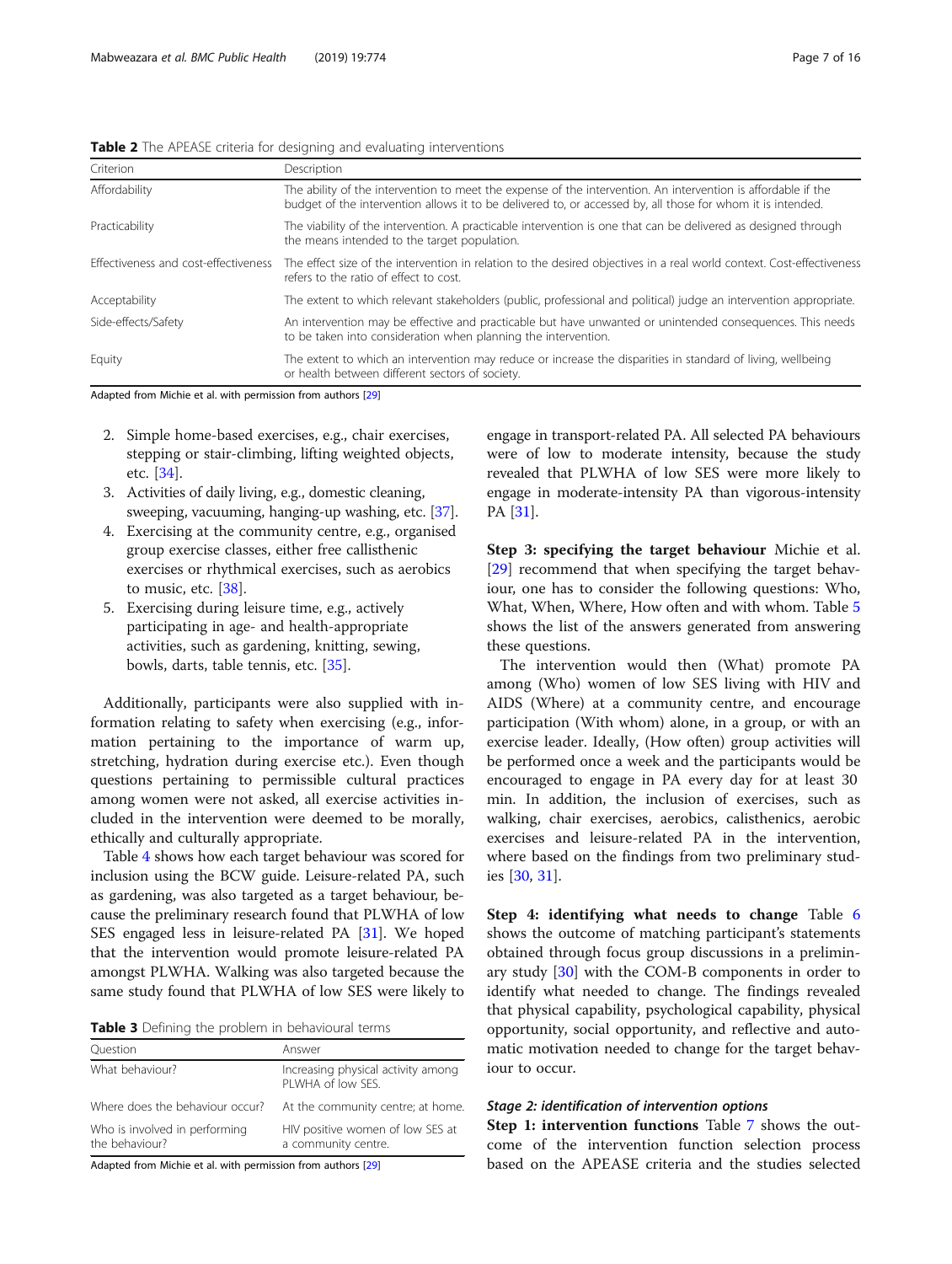<span id="page-7-0"></span>

| Page 8 of |  |
|-----------|--|
|-----------|--|

| Potential target behaviours relevant to improving PA<br>engagement among PLWHA of low SES | Impact of behaviour<br>change     | Likelihood of changing<br>behaviour | Spill over<br>score | Measurement<br>score |
|-------------------------------------------------------------------------------------------|-----------------------------------|-------------------------------------|---------------------|----------------------|
| Walking, e.g., to and from church, the store, etc.                                        | Very promising                    | Very promising                      | Very promising      | Very promising       |
| Simple home-based exercises.                                                              | Very promising                    | Very promising                      | Very promising      | Very promising       |
| Activities of daily living.                                                               | Very promising                    | Very promising                      | Very promising      | Very promising       |
| Exercising at the community centre                                                        | Very promising                    | Very promising                      | Very promising      | Very promising       |
| Exercising during leisure (e.g., actively<br>participating in organised sport)            | Unpromising but worth considering | <b>Unpromising</b>                  | Unpromising         | Unpromising          |

Target behaviours: Walking; Simple home-based exercises; Activities of daily living; exercising at the community centre

Adapted from Michie et al. with permission from authors [\[29](#page-14-0)]. Spill over score = score assigned to the target behaviour based on its potential to impact on behaviour change and its likelihood of changing behaviour; Measurement score = Final score assigned to the target behaviour; Very promising = highly likely to change behaviour; Promising = likely to change behaviour; Unpromising, but worth considering = may not change behaviour within the given context but can be considered

in the literature review  $[12]$  $[12]$  $[12]$ . Intervention functions which best met the APEASE criteria (see Table [2](#page-6-0)) were included in the intervention. The following intervention functions, namely, persuasion, coercion and restriction were excluded, because they did not satisfy the APEASE

Table 5 Specifying the target behaviour

| Purpose: To describe the target behaviour according to who needs to<br>do the behaviour, what needs to be done, when it needs to be done,<br>where it needs to be done, how often and with whom |                                                                                                                                                                                                                                                                                                                                                                                                                                                                        |  |  |  |
|-------------------------------------------------------------------------------------------------------------------------------------------------------------------------------------------------|------------------------------------------------------------------------------------------------------------------------------------------------------------------------------------------------------------------------------------------------------------------------------------------------------------------------------------------------------------------------------------------------------------------------------------------------------------------------|--|--|--|
| Target behaviours                                                                                                                                                                               | Walking to-and-from places; Doing<br>simple home-based exercises and<br>engaging in physical activity<br>through activities of daily living;<br>Doing simple exercises at the com-<br>munity centre.                                                                                                                                                                                                                                                                   |  |  |  |
| <b>Who</b> needs to perform the<br>behaviour?                                                                                                                                                   | PLWHA of low SES                                                                                                                                                                                                                                                                                                                                                                                                                                                       |  |  |  |
| What do they need to do<br>differently to achieve the desired<br>behaviour?                                                                                                                     | Walk at a moderate-to-vigorous in-<br>tensity instead of using motorised<br>transport; do home-based exer-<br>cises; Do simple home-based exer-<br>cises and activities of daily living at<br>a moderate-to-vigorous intensity;<br>Do simple exercises at the commu-<br>nity centre at a moderate-to-<br>vigorous intensity; seek out oppor-<br>tunities for being more active<br>around the home, such as perform-<br>ing domestic chores, e.g., garden-<br>ing, etc. |  |  |  |
| <b>When</b> do they need to do it?                                                                                                                                                              | When going to-and-from places;<br>during free time at home; during<br>free time at the community centre.                                                                                                                                                                                                                                                                                                                                                               |  |  |  |
| <b>Where</b> do they need to do it?                                                                                                                                                             | When going to-and-from places; at<br>home; at the community centre.                                                                                                                                                                                                                                                                                                                                                                                                    |  |  |  |
| <b>How</b> often do they need to do it?                                                                                                                                                         | Whenever going to-and-from<br>places; at least once every other<br>weekday for at least 30 min or<br>bouts of 10 min accumulatively.                                                                                                                                                                                                                                                                                                                                   |  |  |  |
| <b>With whom</b> do they need to do<br>it?                                                                                                                                                      | Alone/in a group; alone/ with<br>family and friends; with the<br>exercise leader and other<br>participants attending the<br>community centre.                                                                                                                                                                                                                                                                                                                          |  |  |  |

Adapted from Michie et al. with permission from authors [\[29](#page-14-0)]

criteria, while environmental restructuring was not compatible with the intervention theoretical frameworks (see Table [8\)](#page-10-0) identified in the literature review [[12\]](#page-14-0). The selected intervention functions, based on the BCW guide and the systematic literature review, were education, incentivisation, training, modelling and enablement.

Participants would have to be trained to be able to perform the home-based exercise activities. Modelling could be used in demonstrating to the participants how to perform the exercise activities. Enablement could also be applied to reduce the barriers to PA by teaching the participants the strategies of overcoming the barriers in order to increase their capability for engaging in regular PA. In addition, incentives could be used to motivate the participants to meet their PA goals. Table [8](#page-10-0) shows the intervention characteristics, as identified in studies included in the literature review by Mabweazara et al. [\[12](#page-14-0)].

Step 2: policy categories The next step was to identify the relevant policies that would support the delivery of the identified intervention functions. The following policy categories, namely, communication/marketing, guidelines, regulation, legislation and fiscal measures did not meet the APEASE criteria and were subsequently excluded. The same policy categories were not identified in the systematic review [[12\]](#page-14-0). Service provision was the only policy category that was selected through the APEASE criteria and using the outcomes of the studies included in the systematic review [[12\]](#page-14-0). Table [9](#page-11-0) shows the outcomes of selecting the policy category using the APEASE criteria.

## Stage 3: identifying intervention content and implementation options

Step1: identification of behaviour change techniques The next step was to select the behaviour change techniques (BCTs) that were most likely to be suitable for inclusion in an intervention to engage PLWH in PA. For the definitions of the different BCTs, the reader is referred to Michie et al. [[29\]](#page-14-0). Table [10](#page-12-0) presents the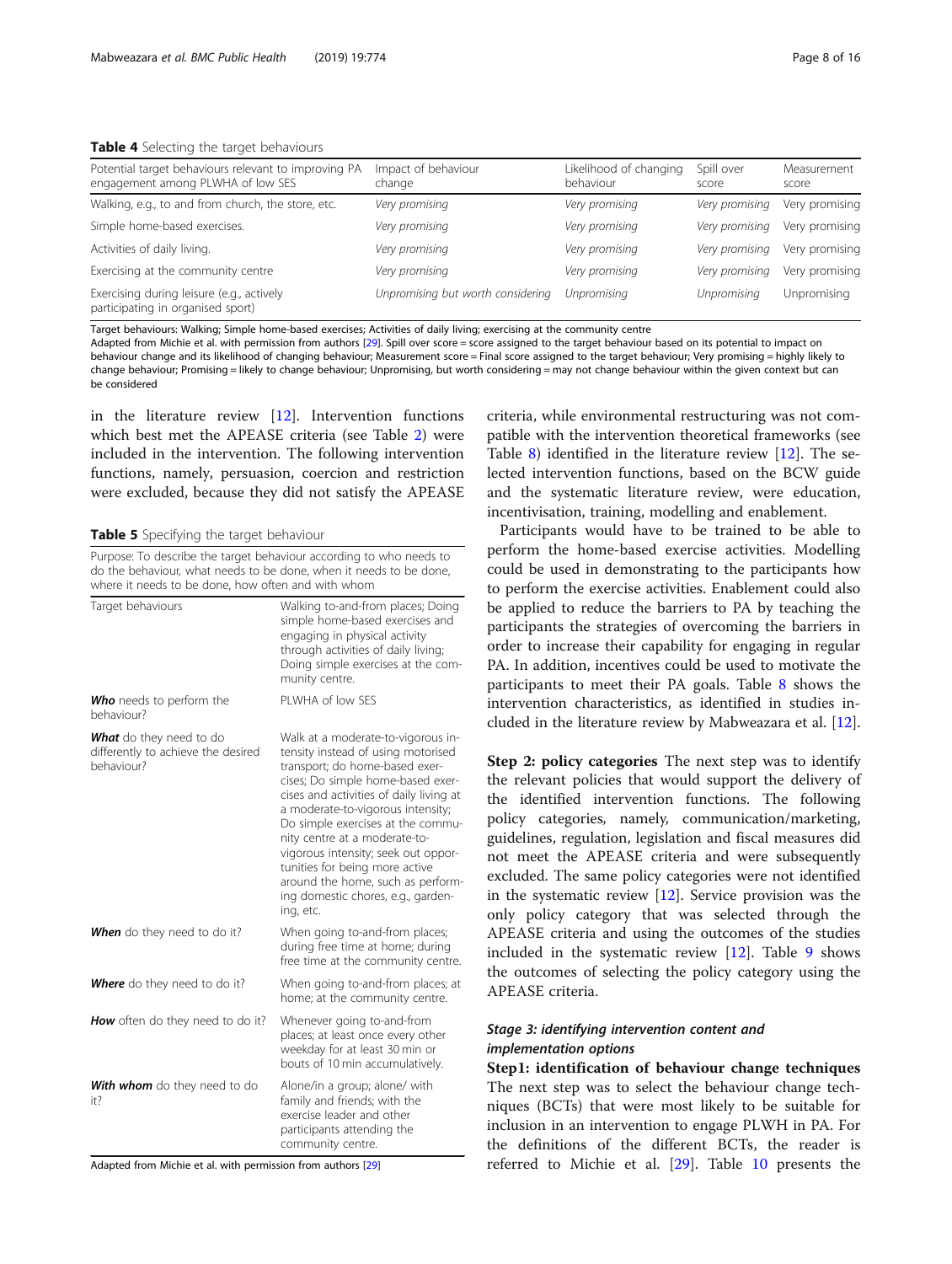<span id="page-8-0"></span>Table 6 Matching of participant statements in the focus group discussions [[30](#page-14-0)] with the COM-B components to identify what needed to change

| Purpose: To identify what needed to change for PLWHA of low SES to engage in PA, Using the COM-B model |                                                                                                                                                                                                                                                           |                                                                                                                                              |                                                                                                                                                                    |  |  |
|--------------------------------------------------------------------------------------------------------|-----------------------------------------------------------------------------------------------------------------------------------------------------------------------------------------------------------------------------------------------------------|----------------------------------------------------------------------------------------------------------------------------------------------|--------------------------------------------------------------------------------------------------------------------------------------------------------------------|--|--|
| COM-B<br>components                                                                                    | What needed to happen for the<br>target behaviour to occur?                                                                                                                                                                                               | Is there a need for change?                                                                                                                  | Example of participant statement in focus<br>group discussions to support inclusion                                                                                |  |  |
| Physical capability                                                                                    | Developing the physical skills to<br>perform the exercises, such as teaching<br>participants how to correctly do sit-ups.                                                                                                                                 | Yes, change was needed, as most<br>PLWHA of low SES do not possess<br>these skills.                                                          | "I do not know which exercises to do, "                                                                                                                            |  |  |
| Psychological<br>capability                                                                            | Developing knowledge of exercises,<br>the correct techniques used and the<br>appropriate intensity.                                                                                                                                                       | Yes, change was needed in terms of<br>knowledge of cost-effective home-<br>based exercises, exercise technique<br>and intensity.             | ", I do not have the information<br>about exercising"                                                                                                              |  |  |
| Physical opportunity                                                                                   | Accessing time, resources and locations<br>to exercise and understanding when<br>an opportunity to engage in PA<br>presents itself.                                                                                                                       | Yes, participants needed to know the<br>opportune time to exercise, the<br>resources available and when and<br>where to exercise.            | "I simply do not have the time, I come to the<br>community centre every day in the morning,<br>leave late, then at home I have to focus on<br>the domestic chores" |  |  |
| Social opportunity                                                                                     | Increasing social support from family<br>and friends for engaging in PA                                                                                                                                                                                   | Yes, change was needed so that<br>PLWHA of low SES can make use of<br>social support to engage in PA                                         | "Let's exercise as a group here at the community<br>centre and, then, we can exercise alone at<br>home"                                                            |  |  |
| Reflective motivation                                                                                  | Instilling beliefs that engaging in PA<br>will help manage HIV/AIDS by teaching<br>the participants about the importance<br>of PA in managing HIV and HAART-<br>related complications.                                                                    | Yes, change was needed as most<br>PLWHA of low SES do not know the<br>benefits of PA for managing HIV/AIDS.                                  | "I thought exercising was for fat individuals, I<br>have already lost weight, due to the disease,<br>so I thought exercising might worsen the<br>situation"        |  |  |
| Automatic<br>motivation                                                                                | Establishing routines and habits for<br>engaging in PA. Automatic motivation<br>would also be derived from weight<br>control, being more energetic,<br>performing activites of daily living<br>(ADLs) a lot easier, and enhanced<br>quality of life (QoL) | Yes, change was needed to establish<br>routines and habits. Change was also<br>needed for compliance and<br>sustainability of the programme. | "I think we must record our exercise activities<br>somewhere so that we keep track of the<br>exercises we do"                                                      |  |  |
| Behavioural analysis<br>of the relevant<br>COM-B<br>components                                         | needed to change for the target behaviour to occur.                                                                                                                                                                                                       |                                                                                                                                              | Physical capability, psychological capability, physical opportunity, social opportunity, and reflective and automatic motivation                                   |  |  |

Adapted from Michie et al. with permission from authors [\[29](#page-14-0)]

selected BCTs from the BCW and those identified through the systematic literature review [\[12\]](#page-14-0).

Step 2: mode of delivery Most of the studies in the systematic literature review [[12\]](#page-14-0) used mailing and the telephone as a method of delivery. However, the low SES of the participants in the current planned intervention would not allow for mailing or use of the telephone as feasible modes of delivery. A face-to-face mode of delivery was, thus, deemed most appropriate for the current intervention.

Selection of the face-to-face mode of delivery was also supported by evidence from the studies in the systematic literature review [[12\]](#page-14-0). For example, Hovell et al. [[48\]](#page-14-0), Keyserling et al. [[46\]](#page-14-0) and Webel et al. [[52\]](#page-15-0) used the face-to-face method successfully. Table [11](#page-12-0) presents the outcome of the APEASE criteria used to select the intervention mode of delivery.

#### **Discussion**

This study described the preliminary and developmental research to identify key components of a contextualised intervention for promoting PA among PLWHA of low SES. The BCW has been used previously in the development of behavioural change interventions [\[54](#page-15-0)–[56](#page-15-0)]. The current study specifically focused on the development of a contextualised PA intervention for PLWHA of low SES. PLWHA of low SES are a high risk group for inactivity [\[9,](#page-14-0) [10\]](#page-14-0). To the best of our knowledge, no study has been conducted to develop a PA intervention for PLWHA of low SES using the BCW, especially in an African context.

The outcome: A contextualized physical activity intervention for people living with HIV and AIDS of low socioeconomic status.

This section of the paper describes the contextualised PA intervention for PLWHA which was developed using strategies outlined in this paper. The intervention was conducted at a community centre caring for HIV positive Black African Xhosa-speaking women in a lowincome community in the Western Cape Province in South Africa. The efficacy of the PA intervention was tested through a six-week randomised cross-over trial and participants exposed to the PA intervention had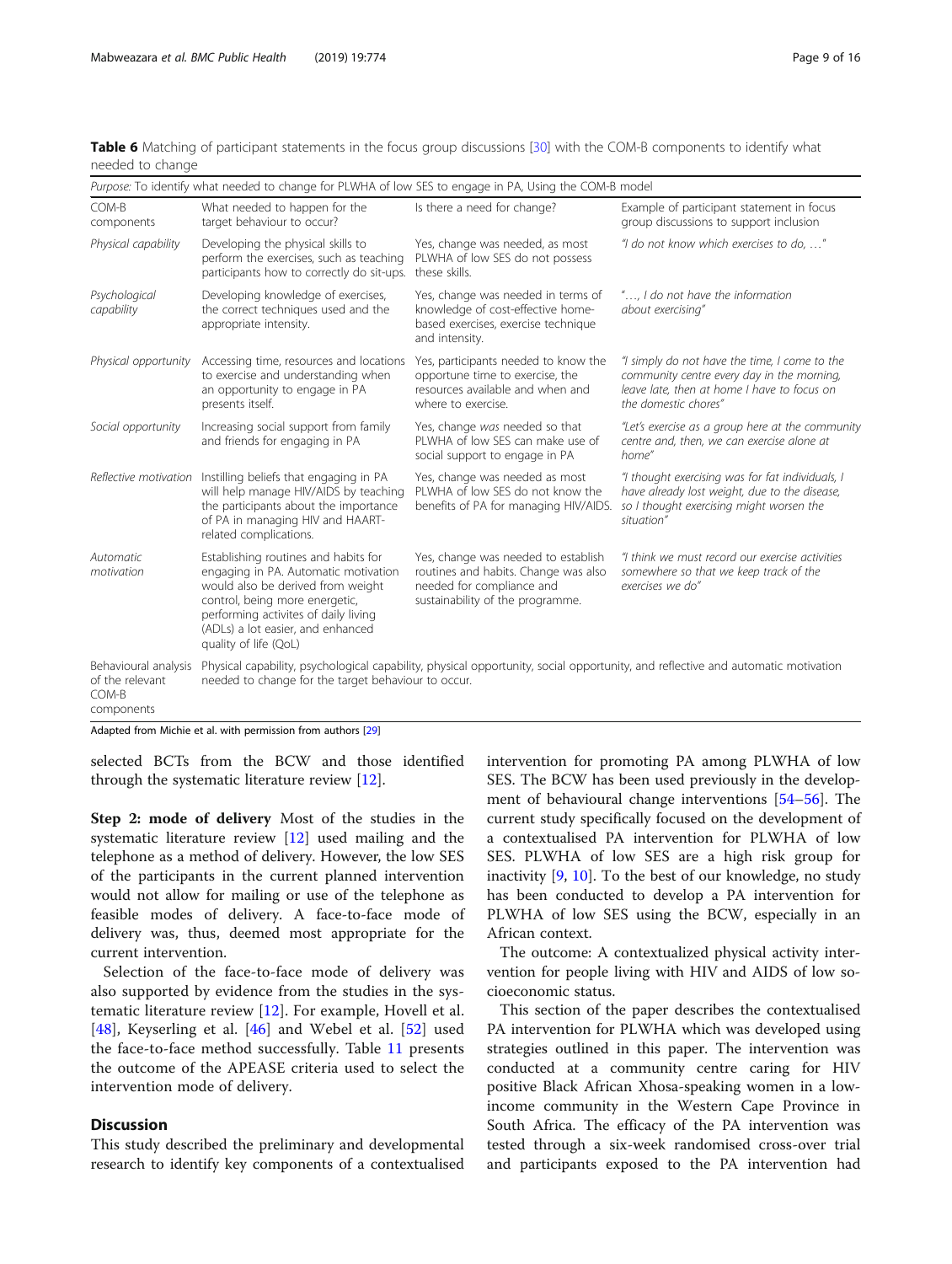<span id="page-9-0"></span>

| <b>Table 7</b> Linking the results of the behavioural assessment with the intervention functions |  |
|--------------------------------------------------------------------------------------------------|--|
|--------------------------------------------------------------------------------------------------|--|

| Candidate<br>intervention<br>functions | Does the intervention function meet the APEASE criteria<br>in the context of engaging PLWHA of low SES in PA?                                                                                                                                                            | Application of intervention function<br>based on the studies identified in<br>the systematic literature review [22] |
|----------------------------------------|--------------------------------------------------------------------------------------------------------------------------------------------------------------------------------------------------------------------------------------------------------------------------|---------------------------------------------------------------------------------------------------------------------|
| Education                              | Yes, since it was practicable, as there was time available to teach PLWHA about the benefits<br>of PA; about simple and cheap home-based exercises; about the barriers to PA and how to<br>deal with them; as well as about the social support and self-efficacy for PA. | [43, 46, 48, 50, 52]                                                                                                |
| Persuasion                             | Yes, since it was likely to add value to the intervention. However, none of the researchers<br>were trained to apply persuasive messages to motivate participants into adopting PA.                                                                                      | None of the studies                                                                                                 |
| Incentivisation                        | Yes, since the use of incentives can motivate participants to adhere to the intervention.<br>Food and fruit packs could be used for incentivising.                                                                                                                       | [49]                                                                                                                |
| Coercion                               | No, since it does not stimulate the desired autonomous behaviour and can have<br>legislative implications.                                                                                                                                                               | None of the studies                                                                                                 |
| Training                               | Yes, since it was practicable, as there was time to impart exercising skills to participants.<br>Training could be used to teach participants simple home-based exercises or simple<br>exercises to do at the community centre.                                          | [48]                                                                                                                |
| Restriction                            | No, since it was not practicable, as there was not enough opportunities to apply this<br>intervention function. Resources available did not permit the employment of this<br>function in the intervention.                                                               | None of the studies                                                                                                 |
| Fnvironmental<br>restructuring         | No, the theoretical frameworks informing the intervention (SCT and TTM) did not allow<br>use of this intervention function (it applies to the Socioecological Model).                                                                                                    | [52]                                                                                                                |
| Modelling                              | Yes, it was practicable to demonstrate how to do the simple home-based exercises<br>and exercises at the community centre.                                                                                                                                               | [46, 48]                                                                                                            |
| Enablement                             | Yes, it was practicable in order to increase the means for PA participation and<br>reduce the barriers.                                                                                                                                                                  | $[44, 46, 47, 49, 51-53, 67]$                                                                                       |
|                                        | SELECTED INTERVENTION FUNCTIONS: Education; incentivisation; training; modelling; enablement                                                                                                                                                                             |                                                                                                                     |

Adapted from Michie et al. with permission from authors [\[29](#page-14-0)]. APEASE = affordability, practicability, effectiveness and cost effectiveness, acceptability, side effects and safety, and equity. NB: Quinn et al. [\[67](#page-15-0)] was not identified through the systematic literature review

significant increases in PA compared to those in the standard care group [\[57](#page-15-0)]. The PA intervention is referred to as contextualised, because it employs a combination of strategies and information tailored for HIV positive women of low SES and considers the participants' preferred content (exercise activities, barriers to PA, monitoring and tracking of PA). The intervention was informed by the SCT [[58\]](#page-15-0) and the TTM [\[59](#page-15-0)].

The intervention was delivered in the indigenous isiXhosa language, the vernacular of the participants. Fruit packs and food packs were used for incentivising the participants at each training session to promote adherence. The intervention employed strategies that highlighted low-cost, local PA resources and opportunities to help HIV infected women of low SES to engage in PA. The intervention emphasised increasing walking, doing simple home-based exercise activities, such as sit-ups and lunges, as well as engaging in activities of daily living (ADLs), such as gardening and washing clothes manually.

The intervention started by determining each participant's stage of readiness to engage in PA. In addition, specific and measurable short-term goals were set with each participant. Short term-goals were those which could be achieved in six days (i.e.) before our next contact with the participants. Participants were also shown how to use the pedometer and the PA diary. Participants then attended PA classes for two hours each week over a

period of six weeks, where they were taught the following topics in the first hour, namely: (a) the role of PA as a non-pharmacological, low-cost strategy for the management of HIV, (b) the health benefits of PA for PLWHA, (c) safety considerations when exercising, (d) how to identify or develop simple home-based exercises, such as chair exercises, (f) strategies for increasing physical exercise self-efficacy and social support, and (g) how to identify the barriers to PA and strategies for overcoming them. These classes were held at a community centre caring for HIV positive Black African Xhosaspeaking women of low SES in Nyanga Township in the Western Cape Province in South Africa. In the second hour, participants were taught and performed homebased exercise activities for 30 min and, then, a 30-min group aerobics exercise session was done. Participants received a PA manual with all the material taught during the classes. All exercise activities were in line with the American College of Sport Medicine (ACSM) guidelines for individuals infected with HIV [\[60](#page-15-0)].

Goals were set on the number of steps and the number of home-based exercises to do per day that were tailored to the participants' needs and abilities. Individualised feedback followed on a weekly basis and goals were reviewed and changed accordingly. Feedback to participants corresponded to their current motivational readiness for PA. In the last week of the intervention,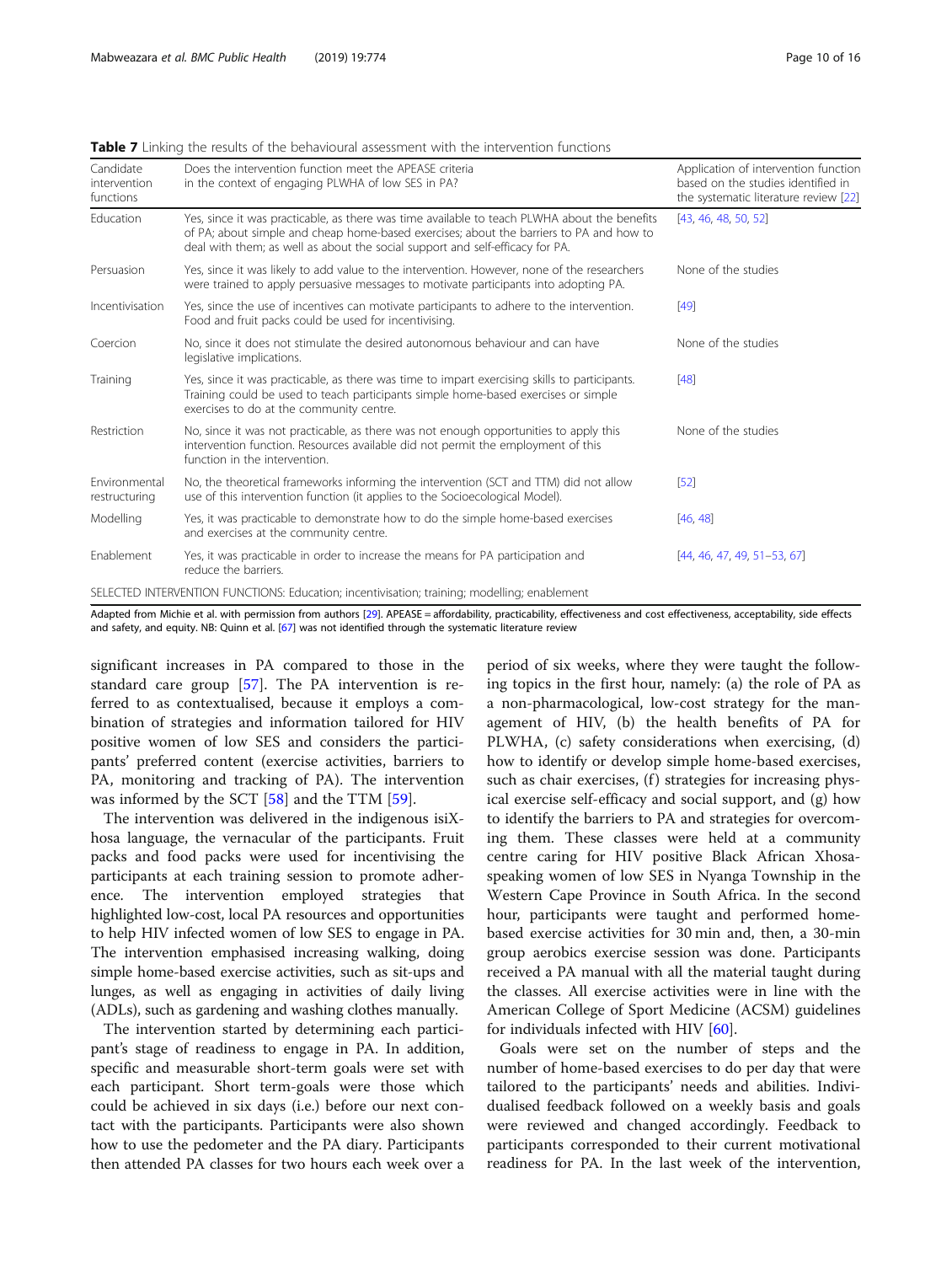| a construction of the construction of the construction of the construction of the construction of the construction of the construction of the construction of the construction of the construction of the construction of the |  |
|-------------------------------------------------------------------------------------------------------------------------------------------------------------------------------------------------------------------------------|--|
|                                                                                                                                                                                                                               |  |
|                                                                                                                                                                                                                               |  |
|                                                                                                                                                                                                                               |  |
|                                                                                                                                                                                                                               |  |
|                                                                                                                                                                                                                               |  |
| j<br>Ī<br>j                                                                                                                                                                                                                   |  |
|                                                                                                                                                                                                                               |  |
|                                                                                                                                                                                                                               |  |
|                                                                                                                                                                                                                               |  |
| )<br>5                                                                                                                                                                                                                        |  |
|                                                                                                                                                                                                                               |  |
| $\ddot{\phantom{a}}$                                                                                                                                                                                                          |  |
|                                                                                                                                                                                                                               |  |
| l<br>ï                                                                                                                                                                                                                        |  |
|                                                                                                                                                                                                                               |  |
| i<br>Ì                                                                                                                                                                                                                        |  |
|                                                                                                                                                                                                                               |  |
| ֖֖֚֚֚֚֚֚֚֚֡<br>l                                                                                                                                                                                                              |  |
|                                                                                                                                                                                                                               |  |
|                                                                                                                                                                                                                               |  |
|                                                                                                                                                                                                                               |  |
|                                                                                                                                                                                                                               |  |
|                                                                                                                                                                                                                               |  |
|                                                                                                                                                                                                                               |  |
|                                                                                                                                                                                                                               |  |
|                                                                                                                                                                                                                               |  |
| l<br>ñ                                                                                                                                                                                                                        |  |
| ļ                                                                                                                                                                                                                             |  |

<span id="page-10-0"></span>

| Study                                                            | Specific physical activity<br>behaviours targeted by<br>intervention                                       | Educational component and its focus                                                                                                                                                                                                                                                                                     | Intervention<br>function/s          | category<br>Policy                 | of delivery<br>Mode                  | Tailoring                                                                                                                                                                                                                     | tracking and<br>monitoring<br>Exercise       |
|------------------------------------------------------------------|------------------------------------------------------------------------------------------------------------|-------------------------------------------------------------------------------------------------------------------------------------------------------------------------------------------------------------------------------------------------------------------------------------------------------------------------|-------------------------------------|------------------------------------|--------------------------------------|-------------------------------------------------------------------------------------------------------------------------------------------------------------------------------------------------------------------------------|----------------------------------------------|
| Albright et<br>al. [43]                                          | e.g. walking 5 days a week.<br>S<br>moderate-intensity PA<br>Teaching participants<br>accumulate 30 min of | Used eight 1-h weekly behavioural skill-building<br>classes to inform and motivate women to<br>become more physically active.                                                                                                                                                                                           | Education                           | Guidelines<br>provision<br>Service | Mailing<br>Phone                     | was designed to be culturally sensitive for<br>Curriculum for the education component<br>the Latina population.                                                                                                               | Pedometers<br>monitoring<br>PA self-<br>logs |
| Dutton et<br>al. [44]                                            | Taking the stairs; promoting<br>walking; gardening; dancing                                                | Not specified or N/                                                                                                                                                                                                                                                                                                     | Enablement                          | provision<br>Service               | Mailing<br>Phone                     | Intervention materials were tailored for each<br>participant; recommendations were tailored<br>to the individual's current activity levels,<br>Development of individualised goals;<br>activity preferences and capabilities. | $\stackrel{\triangleleft}{\geq}$             |
| Emmons et<br>al. [47]                                            | Not specified or N/A                                                                                       | on the social meanings<br>of PA; social support<br>Taught participants                                                                                                                                                                                                                                                  | Enablement                          | provision<br>Service               | Mailing<br>Phone                     | of the social context in which participants live.<br>Intervention takes into account elements                                                                                                                                 | $\stackrel{\triangleleft}{\geq}$             |
| $\overleftrightarrow{\mathbb{\mathbb{C}}}$<br>Hovell<br>al. [48] | Not specified or N/A                                                                                       | prevention; treatment of minor injuries; heart-healthy<br>hydration; proper posture; proper attire; importance<br>Included exercise education; proper foot wear;<br>of warm-up/cool down; exercise safety; injury<br>diet and exercise health benefits.                                                                 | Education<br>Training               | provision<br>Service               | Face-to-<br>face                     | for low-literacy Latinas. Intervention took into<br>consideration participants' personal concerns.<br>Exercise education was culturally appropriate                                                                           | Heart rate<br>monitors                       |
| Keyserling<br>et al. [46]                                        | Chair exercises                                                                                            | Taught problem solving skills; social support; lifestyle<br>behaviour change strategies                                                                                                                                                                                                                                 | Enablement<br>Education<br>Training | provision<br>Service               | Face-to-<br>Mailing<br>Phone<br>face | Development of an individualised action plan.                                                                                                                                                                                 | Pedometer                                    |
| Lowther et<br>al. [49]                                           | Not specified or N/A                                                                                       | Not specified or N/A                                                                                                                                                                                                                                                                                                    | Enablement                          | provision<br>Service               | Face-to-<br>face                     | Not specified or N/A                                                                                                                                                                                                          | Not specified<br>or N/A                      |
| Marcus et<br>al. [50]                                            | Not specified or N/A                                                                                       | Tip sheets on selected topics e.g. stretching;<br>measuring heart rate                                                                                                                                                                                                                                                  | Enablement<br>Education             | provision<br>Service               | Mailing                              | intervention addressed PA barriers identified<br>ndividually tailored feedback reports. The<br>by Latinas in focus group discussions.                                                                                         | Pedometers<br>PA logs                        |
| Pekmezi et<br>al. [51]                                           | Not specified or N/A                                                                                       | Not specified or N/A                                                                                                                                                                                                                                                                                                    | Enablement                          | provision<br>Service               | Mailing                              | participants were given individually tailored<br>PA manuals were matched to participant's<br>current level of motivational readiness and<br>feedback.                                                                         | Pedometers<br>PA logs                        |
| Pekmezi et<br>al. [45]                                           | Walking                                                                                                    | Not specified or N/A                                                                                                                                                                                                                                                                                                    | Enablement                          | provision<br>Service               | Mailing<br>Phone                     | Personalised letters sent to participants;<br>Messages tailored to the participant's<br>motivational readiness.                                                                                                               | $\lessgtr$                                   |
| Webel et<br>al. [52]                                             | small self-designed experi<br>ments to improve health<br>outcome of participant's<br>Was dependent on the  | strategies and social support; PA and self-experiments;<br>types of fitness and testing small<br>Taught systems thinking; self-monitoring and goal<br>setting; lifestyle routines; systems improvement<br>experiments; sleep; mental wellness behaviours;<br>personal time; relapse prevention<br>patterns of exercise, | Education<br>Enablement             | provision<br>Service               | Face-to-<br>face                     | and evaluated their own behaviour change.<br>PLWH. Individual participants determined<br>Included challenges specifically faced by<br>The intervention was culturally adapted.                                                | daily activities<br>Diaries of               |
| Whitehead<br>et al. [53]                                         | Not specified or N/A                                                                                       | Not specified or NV                                                                                                                                                                                                                                                                                                     | Enablement                          | provision<br>Service               | Mailing                              | Used individually tailored letters                                                                                                                                                                                            | $\stackrel{\triangleleft}{\geq}$             |
|                                                                  |                                                                                                            |                                                                                                                                                                                                                                                                                                                         |                                     |                                    |                                      |                                                                                                                                                                                                                               |                                              |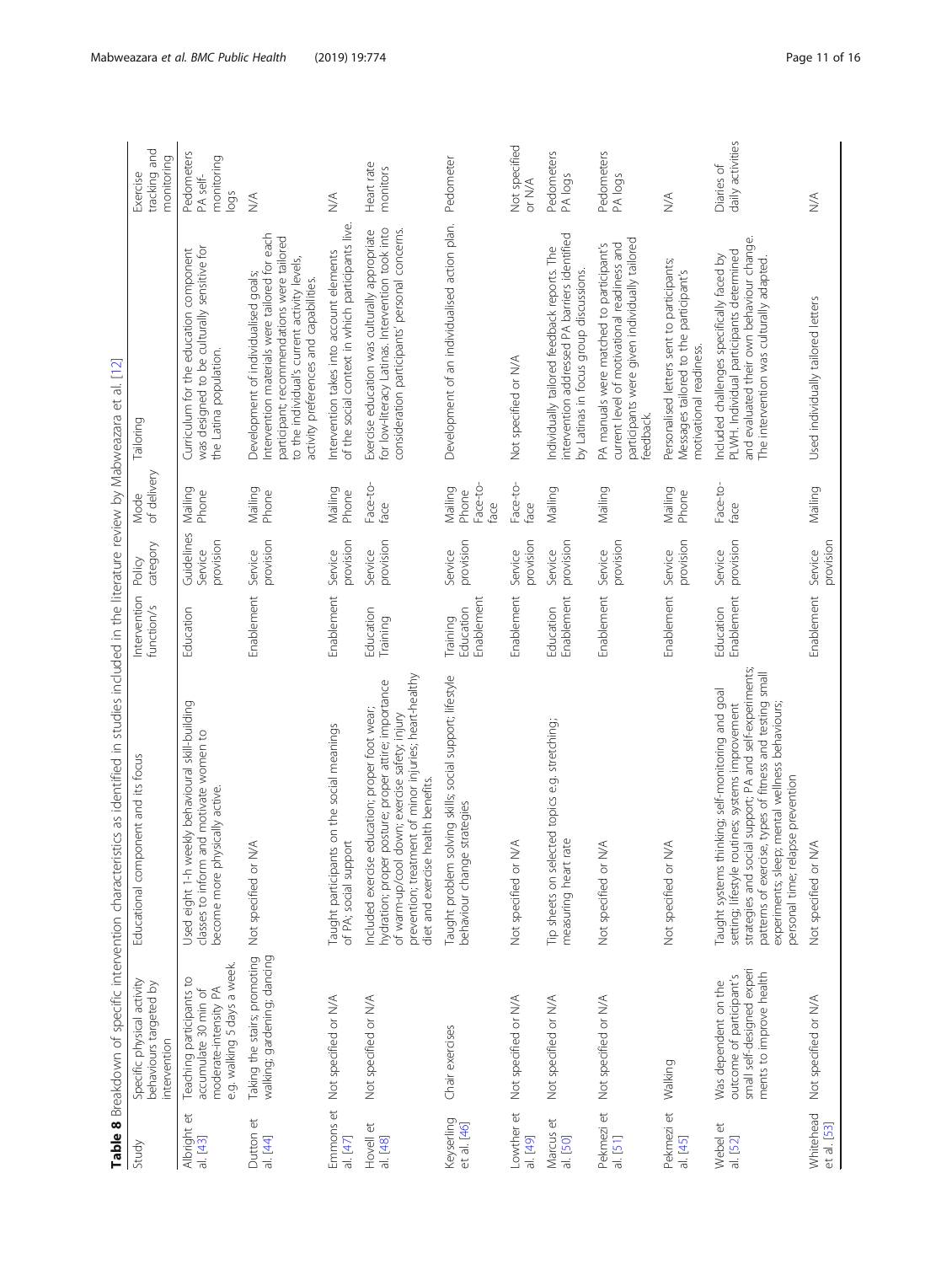| Intervention<br>function             | COM-B component                                                                                                             | <b>Experience and the policy categories to support the intervention actively</b><br>Potentially useful policy categories | Does the policy category meet the APEASE criteria?                                                                                                                                                                                   |
|--------------------------------------|-----------------------------------------------------------------------------------------------------------------------------|--------------------------------------------------------------------------------------------------------------------------|--------------------------------------------------------------------------------------------------------------------------------------------------------------------------------------------------------------------------------------|
| Education                            | Psychological capability;<br>reflective motivation                                                                          | Communication/<br>marketing                                                                                              | Too expensive, since persons of low income are more likely<br>to be of low literacy levels, as well as being unemployed, so<br>they may not be able to read or access relevant information,<br>including communication technologies. |
|                                      |                                                                                                                             | Guidelines                                                                                                               | No, PA guidelines for PLWHA already exist.                                                                                                                                                                                           |
|                                      |                                                                                                                             | Regulation                                                                                                               | Possibly in the long term, but not at the present time, because<br>rules or principles of practice can only be established over time.                                                                                                |
|                                      |                                                                                                                             | Legislation                                                                                                              | Not practicable in this context, as the intervention does not<br>aim to make or change laws.                                                                                                                                         |
|                                      |                                                                                                                             | Service provision                                                                                                        | Yes, and very practicable, because the intervention designers<br>aim to deliver a service to PLWHA of low SES.                                                                                                                       |
| <i><u><b>Incentivisation</b></u></i> | Reflective motivation;<br>automatic motivation                                                                              | Communication/<br>marketing                                                                                              | Too expensive, since the participants are of low income or<br>unemployed and of low literacy levels and not able to read<br>or afford information communication technologies.                                                        |
|                                      |                                                                                                                             | Guidelines                                                                                                               | No, PA guidelines for PLWHA already exist.                                                                                                                                                                                           |
|                                      |                                                                                                                             | Fiscal measures                                                                                                          | Not relevant in this context, this policy uses the tax system<br>to reduce or increase the financial cost in order to<br>change behaviour.                                                                                           |
|                                      |                                                                                                                             | Regulation                                                                                                               | Possible in the long term, but not present moment, because<br>this policy seeks to establish rules or principles of behaviour.                                                                                                       |
|                                      |                                                                                                                             | Legislation                                                                                                              | Not practicable in this context, since the intervention does<br>not seek to make or change laws.                                                                                                                                     |
|                                      |                                                                                                                             | Service provision                                                                                                        | Yes, very practicable, because the intervention designers<br>aims to deliver a service to PLWHA of low SES.                                                                                                                          |
| Training                             | Physical capability;<br>psychological capability;<br>automatic motivation;<br>physical opportunity                          | Guidelines                                                                                                               | No, PA guidelines for PLWHA already exist.                                                                                                                                                                                           |
|                                      |                                                                                                                             | Fiscal measures                                                                                                          | Not relevant in this context, since this policy uses the tax<br>system to reduce or increase the financial cost in order to<br>change behaviour.                                                                                     |
|                                      |                                                                                                                             | Regulation                                                                                                               | Possible in the long term, but not at the present time, because<br>rules or principles of practice can only be established over time.                                                                                                |
|                                      |                                                                                                                             | Legislation                                                                                                              | Not practicable in this context, since the intervention does<br>not seek to make or change laws                                                                                                                                      |
|                                      |                                                                                                                             | Service provision                                                                                                        | Yes, very practicable, because the intervention designers aim<br>to deliver a service to PLWHA of low SES.                                                                                                                           |
| Modelling                            | Psychological capability;<br>reflective motivation;<br>automatic motivation;                                                | Communication/<br>marketing                                                                                              | Too expensive, since the participants are of low income or<br>unemployed and of low literacy levels so they may not be<br>able to read or afford information communication technologies                                              |
|                                      | social opportunity                                                                                                          | Service provision                                                                                                        | Yes, very practicable, because the intervention designers aim<br>to deliver a service to PLWHA of low SES.                                                                                                                           |
| Enablement                           | Psychological capability;<br>reflective motivation:<br>automatic motivation:<br>physical opportunity;<br>social opportunity | Guidelines                                                                                                               | No, PA guidelines for PLWHA already exist                                                                                                                                                                                            |
|                                      |                                                                                                                             | Fiscal measures                                                                                                          | Not relevant in this context, since this policy uses the tax<br>system to reduce or increase the financial cost in order to<br>change behaviour.                                                                                     |
|                                      |                                                                                                                             | Regulation                                                                                                               | Possible in the long term, but not at the present time, because<br>rules or principles of practice can only be established over time                                                                                                 |
|                                      |                                                                                                                             | Legislation                                                                                                              | Not practicable in this context, since the intervention does<br>not seek to make or change laws.                                                                                                                                     |
|                                      |                                                                                                                             | Service provision                                                                                                        | Yes, very practicable, because the intervention designers aim<br>to deliver a service to PLWHA of low SES.                                                                                                                           |
|                                      |                                                                                                                             |                                                                                                                          |                                                                                                                                                                                                                                      |

<span id="page-11-0"></span>Table 9 Selecting the policy categories to support the intervention delivery

Policy category selected: Service provision

Adapted from Michie et al. with permission from authors [\[29](#page-14-0)]. APEASE = affordability, practicability, effectiveness and cost effectiveness, acceptability, side effects and safety, and equity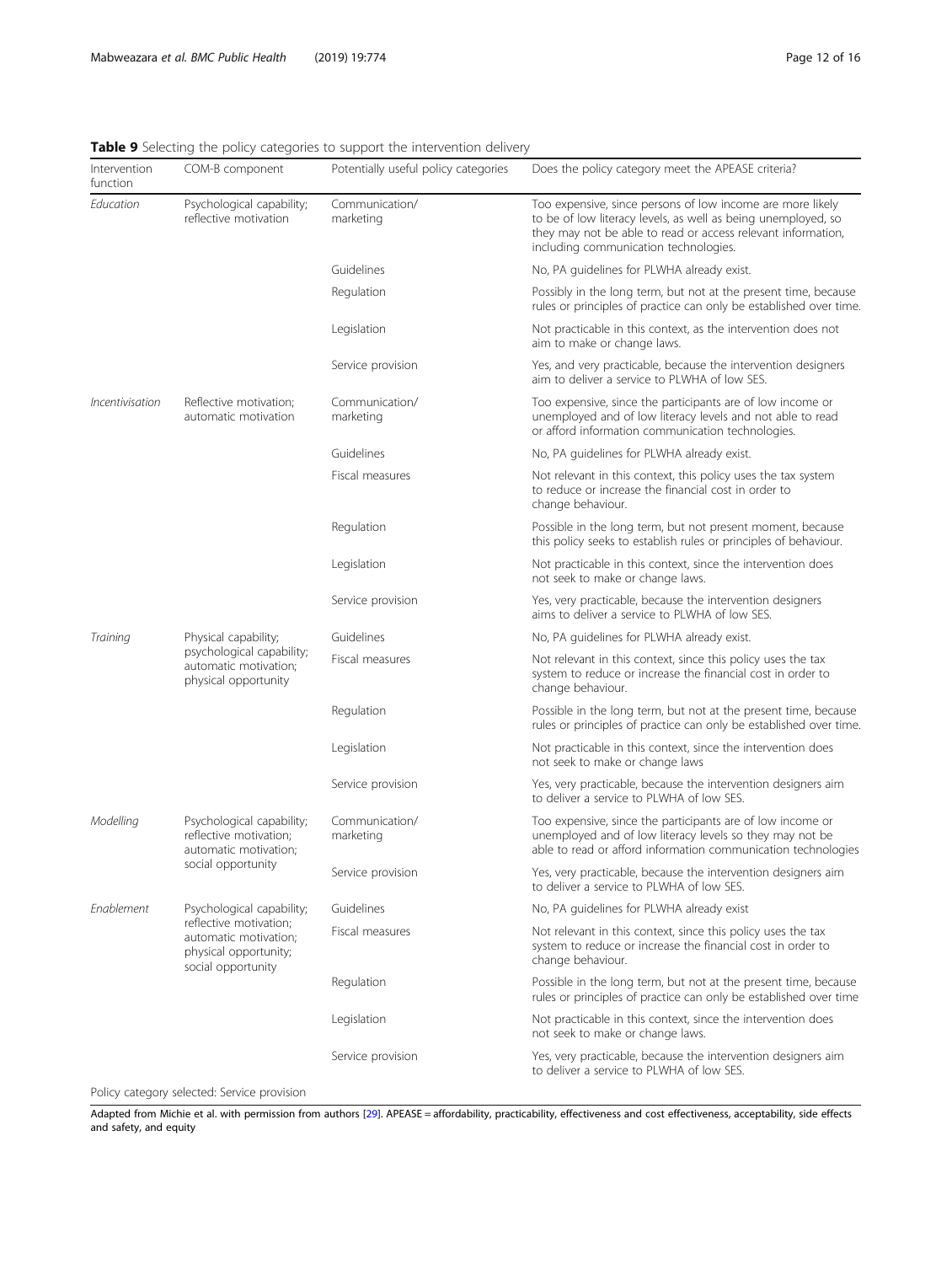<span id="page-12-0"></span>

| <b>Table 10</b> Matching of BCTs identified in the systematic literature review to those identified through the BCW |  |  |
|---------------------------------------------------------------------------------------------------------------------|--|--|
|---------------------------------------------------------------------------------------------------------------------|--|--|

| BCTs identified in the systematic review                                   | BCTs identified through the BCW                               |
|----------------------------------------------------------------------------|---------------------------------------------------------------|
| Provide information on the consequences of the behaviour to the individual | Information about health consequences                         |
| Provide information on the consequences of the behaviour in general        |                                                               |
| Provide feedback on the performance                                        | Feedback on the behaviour                                     |
| Prompt review of the outcome goals                                         | Feedback on outcomes of the behaviour<br>Goal-setting outcome |
| Prompt self-monitoring of the behavioural outcomes                         | Self-monitoring of the behaviour                              |
| Prompt self-monitoring of the behaviour                                    | Self-monitoring of the behaviour                              |
| Model/Demonstrate the behaviour                                            | Demonstration of the behaviour                                |
| Provide instruction on how to perform the behaviour                        | Instruction on how to perform the behaviour                   |
| Plan social support/social change                                          | Social support (unspecified)<br>Social support (practical)    |
| Goal-setting behaviour                                                     | Goal-setting behaviour                                        |
| Prompt review of the behavioural goals                                     | Review the behavioural goals                                  |
| Action planning                                                            | Action planning                                               |

Selected BCTs: Information about health consequences; feedback on behaviour; feedback on outcomes of the behaviour; goal setting outcome; self-monitoring of the behaviour; demonstration of the behaviour; instruction on how to perform the behaviour; social support (unspecified); social support (practical); goal setting behaviour; review behavioural goals; action planning

the participant with the highest number of steps recorded on the pedometer received an achievement award.

Participants were also educated on the barriers to PA and how to overcome them. Participants identified their perceived barriers to PA and then discussions followed on how to overcome them. Strategies to overcome barriers and increase PA included providing information on where and when to exercise. Participants were also taught how to manage their time for PA, e.g., if a participant mentioned that they did not have adequate time for PA, they were taught to integrate PA into their activities of daily living, such as brisk walking to the shop.

Our findings, through the use of the BCW revealed that a contextualised PA intervention for PLWHA of low SES would include low-cost PA activities such as ADLs and walking. Contrastingly, other researchers focusing on the development and contextualisation of PA interventions for individuals of low SES have reported that, low-cost interventions that include walking tend to be taken up by educated, white, middle aged

Table 11 Outcome of the APEASE criteria for selecting the mode of delivery

| Mode of delivery |                     |                                             | Does the mode of delivery meet the APEASE criteria in the context of<br>increasing PA for PLWHA of low SES? |                                                                            |  |
|------------------|---------------------|---------------------------------------------|-------------------------------------------------------------------------------------------------------------|----------------------------------------------------------------------------|--|
| Face-to-face     | Individual          |                                             |                                                                                                             | Yes                                                                        |  |
|                  | Group               |                                             |                                                                                                             | Yes                                                                        |  |
| Distance         | Population          | Broadcast                                   | TV                                                                                                          | These modes of delivery are not relevant, as PLWHA of low SES are unlikely |  |
|                  | level               | media                                       | Radio                                                                                                       | to have access to phones, computers or be exposed to other forms of media. |  |
|                  |                     | Outdoor<br>media                            | <b>Billboard</b>                                                                                            |                                                                            |  |
|                  |                     |                                             | Poster                                                                                                      |                                                                            |  |
|                  |                     | Print media                                 | Newspaper                                                                                                   |                                                                            |  |
|                  |                     |                                             | Leaflet                                                                                                     |                                                                            |  |
|                  |                     | Digital media                               | Internet                                                                                                    |                                                                            |  |
|                  |                     |                                             | Mobile phone application                                                                                    |                                                                            |  |
|                  | Individual<br>level | Phone                                       | Phone helpline                                                                                              |                                                                            |  |
|                  |                     |                                             | Mobile phone text                                                                                           |                                                                            |  |
|                  |                     | Individually accessed<br>computer programme |                                                                                                             |                                                                            |  |

Adapted from Michie et al. with permission from authors [\[29](#page-14-0)]. APEASE affordability, practicability, effectiveness and cost effectiveness, acceptability, side effects and safety, and equity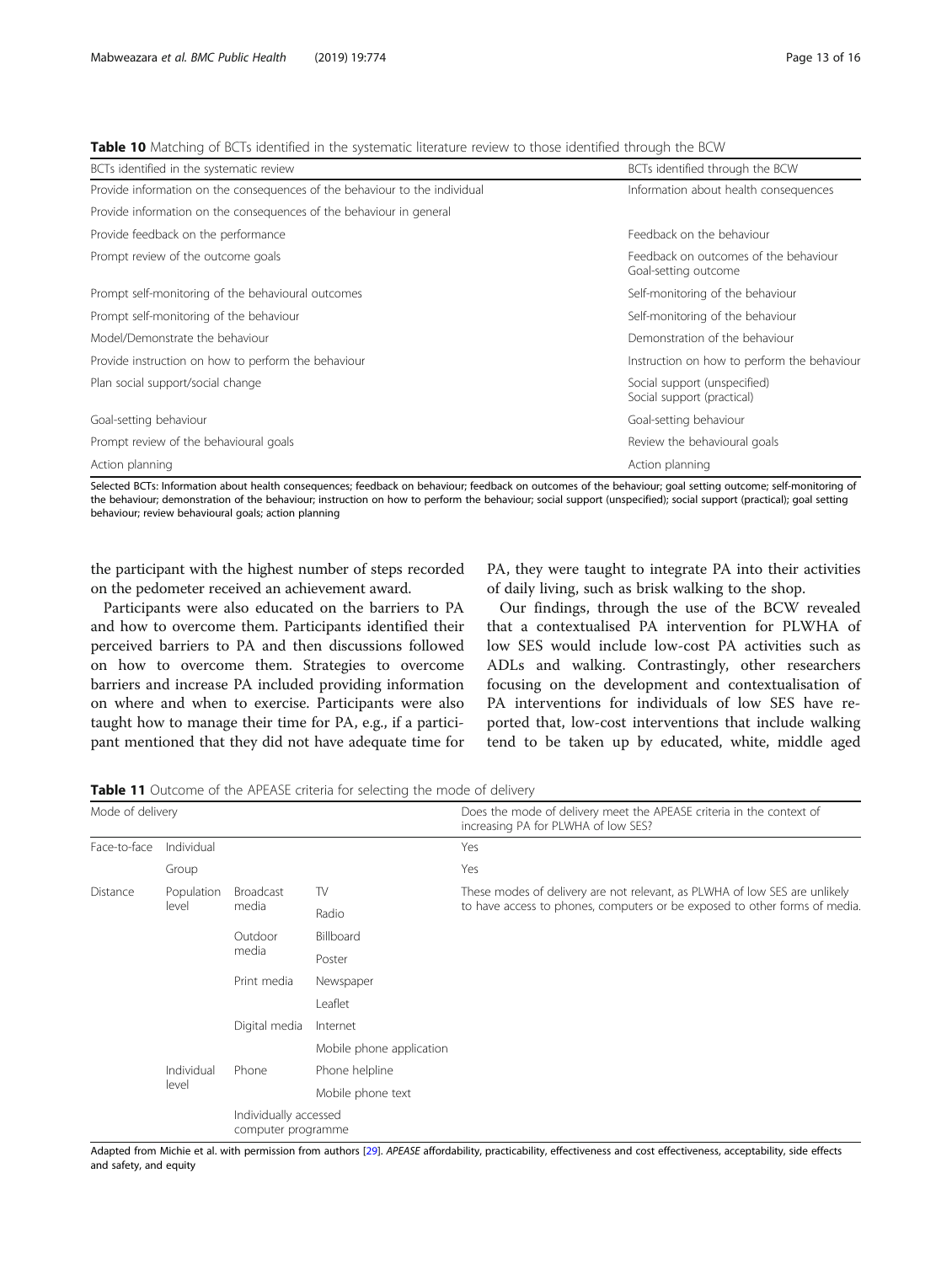<span id="page-13-0"></span>women [\[61](#page-15-0)]. Other similar low-cost interventions for persons of low SES, that include walking, have been found to be fraught with barriers, to an extent that participants can't possibly benefit from them [[62\]](#page-15-0). For example, participants of low SES are reported to view walking as being of little purpose with little understanding of the health benefits of walking [\[63](#page-15-0)]. As such, researchers are encouraged to include educational sessions in their interventions for participants to understand the health benefits of different types of physical activities.

PA may be an effective alternative therapy to address the varying health challenges faced by PLWHA, which include the common prevalence of cardiovascular disease, metabolic syndrome, and neurocognitive deficits that are mainly caused by antiretroviral therapy [\[64\]](#page-15-0). The use of cost-effective home based exercise activities and integrating PA into activities of daily living in PA interventions for PLWHA of low SES may assist in promoting PA among this population. Costly PA interventions that include high-intensity PA may not work for PLWHA [\[12,](#page-14-0) [65](#page-15-0)].

Additionally, the use of preliminary research may aid in informing the intervention development process. This may be particularly so, if the research is conducted among people who exhibit the same characteristics (e.g., chronic disease and low SES), as those to be targeted by the intervention. For example, in one of our preliminary studies we found that women living with HIV and AIDS prefer exercising as a group with monitoring and tracking of exercise [[30](#page-14-0)]. As such, the final PA intervention included group exercises and the use of pedometers and PA diaries to track and monitor PA.

#### Strengths of the study

The intervention was developed by applying a rigorous systematic method that combined theory, participant preferences and practical considerations using the combined evidence from the accumulation of four previous studies. Two theoretical frameworks, the SCT and the TTM, also informed the intervention. The strength of the BCW is that the framework was developed from theoretical constructs of numerous theories, instead of one theory [[29\]](#page-14-0). Multiple theories allow for the use of different strategies or BCTs thereby offering greater opportunity for inducing change [[66](#page-15-0)]. In addition, the breadth of the BCW offers a comprehensive way of tackling possible obstacles and understanding enablers of behaviour change [[40\]](#page-14-0).

## Limitations of the study

Even though the BCW is a comprehensive framework for intervention development, subjectivity is still an issue in the choice of intervention content and delivery options [[40](#page-14-0)]. For example, in terms of intervention functions and

policy categories, intervention choices depended on the decisions of the intervention developers (SZM; LLL; CL).

## Conclusion

PA can be used to ameliorate the adverse effects of HIV infection and those of antiretroviral therapy among PLWHA. PLWHA of low SES encounter multiple factors that hinder their ability to engage in healthy levels of PA. Cost-effective and contextualised PA interventions are ideal for PLWHA of low SES, and have the potential of promoting regular PA. The BCW framework can be used to design a cost-effective and contextualised PA intervention for PLWHA of low SES. The BCW is a useful and comprehensive framework for intervention design.

#### Abbreviations

AIDS: Acquired Immunodeficiency Syndrome; BCT: Behaviour change technique; BCW: Behaviour Change Wheel; BMI: Body mass index; COM-B: Capability, opportunity, motivation, behaviour; HIV: Human immunodeficiency virus; PLWA: People living with HIV and AIDS; SCT: Social cognitive theory; TDF: Theoretical Domains Framework; TTM: Transtheoretical Model; WHR: Waist-to-hip ratio

#### Acknowledgements

Not applicable.

#### Author's contributions

SZM designed the study, conducted the analysis, led the design of the intervention components, and wrote the manuscript. LLL and CL contributed to editing and to the structure of the paper. All authors read and approved the final manuscript.

#### Funding

Not applicable.

#### Availability of data and materials

Not applicable.

#### Ethics approval and consent to participate Not applicable.

Consent for publication

Not applicable.

#### Competing interests

The authors declare that they have no competing interests.

#### Author details

<sup>1</sup>Department of Sport, Recreation & Exercise Science, Faculty of Community and Health Sciences, University of the Western Cape, Cape Town, South Africa. <sup>2</sup>Institute of Sport Science, University of Vienna, Auf der Schmelz 6 1150 Vienna, Austria. <sup>3</sup>Department of Health Sciences, University of Applied Sciences FH Campus Wien, Vienna, Austria.

#### Received: 25 July 2018 Accepted: 31 May 2019 Published online: 17 June 2019

#### References

- 1. Eijkemans M, Mommers M, Jos MT, Thijs C, Prins MH. Physical activity and asthma: a systematic review and meta-analysis. PLoS One. 2012;7:e50775.
- 2. Holtermann A, Marott JL, Gyntelberg F, Søgaard K, Suadicani P, Mortensen OS, Prescott E, Schnohr P. Does the benefit on survival from leisure time physical activity depend on physical activity at work? A prospective cohort study. PLoS One. 2013;8:e54548.
- 3. Lundgren JD, Battegay M, Behrens G, De Wit S, Guaraldi G, Katlama C, Martinez E, Nair D, Powderly WG, Reiss P, Sutinen J. European AIDS clinical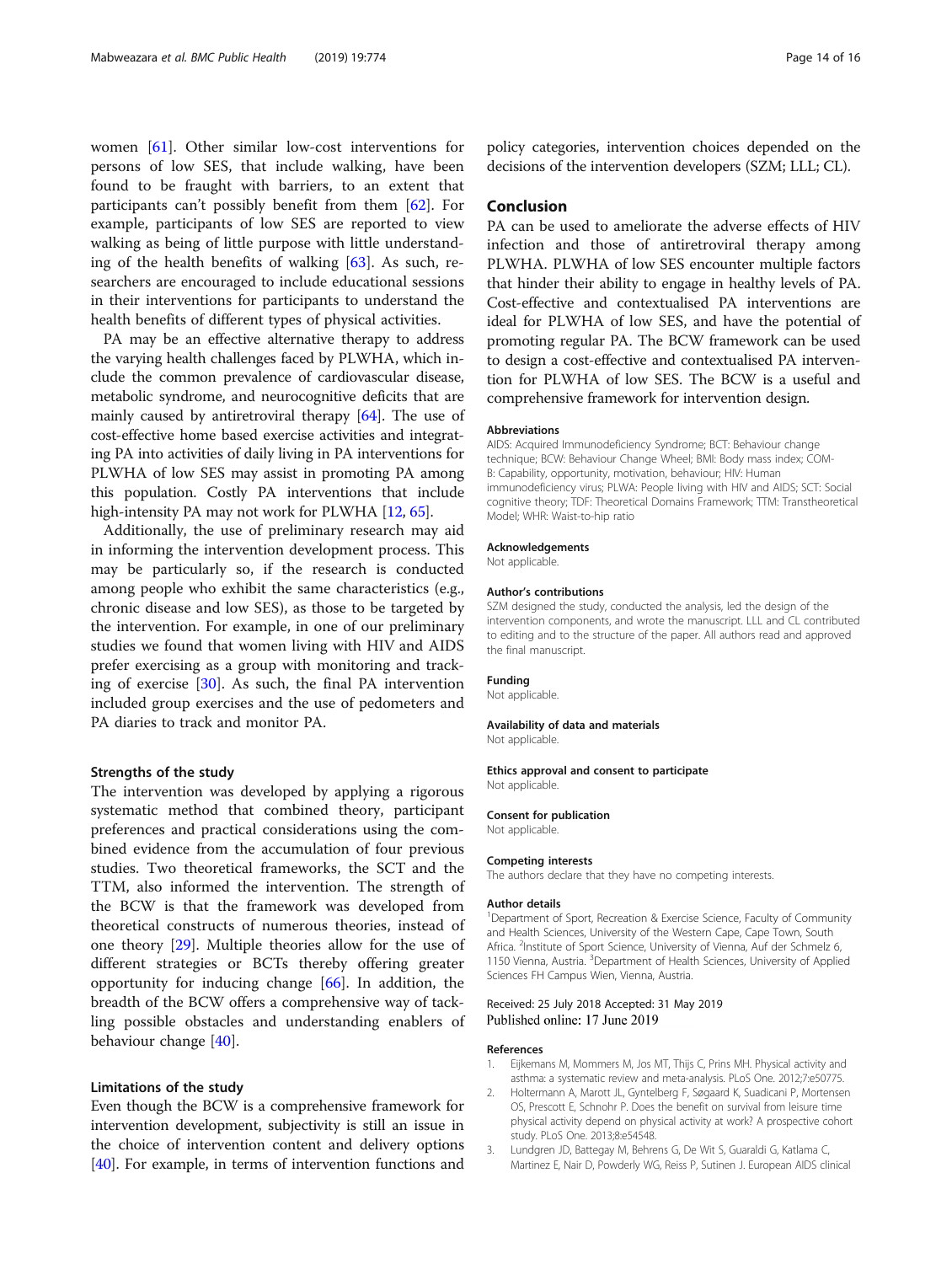<span id="page-14-0"></span>society (EACS) guidelines on the prevention and management of metabolic diseases in HIV. HIV Med. 2008;9:72–81.

- 4. Jaggers JR, Hand GA. Health benefits of exercise for people living with HIV: a review of the literature. Am J Lifestyle Med. 2016;10:184–92.
- 5. Vancampfort D, Mugisha J, Rosenbaum S, Firth J, De Hert M, Probst M, Stubbs B. Cardiorespiratory fitness levels and moderators in people with HIV: a systematic review and meta-analysis. Prev Med. 2016;93:106–14.
- 6. Somarriba G, Neri D, Schaefer N, Miller TL. The effect of aging, nutrition, and exercise during HIV infection. HIV AIDS (Auckl). 2010;2:191–201.
- 7. da Silva Paes L, Borges JP, dos Santos FM, de Oliveira TP, Dupin JG, Harris EA, Farinatti P. Effects of a 2-year supervised exercise program upon the body composition and muscular performance of HIV-infected patients. Open AIDS J. 2015;9:80–8.
- 8. Tanaka LF, de Oliveira MD, da Silva AM, de Oliveira Konstantyner TC, Peres SV, de Sousa Marques HH. High prevalence of physical inactivity among adolescents living with HIV/AIDS. Revista Paulista de Pediatria (English Edition). 2015;33(3):326–31.
- Smit E, Crespo CJ, Semba RD, Jaworowicz D, Vlahov D, Ricketts EP, Ramirez-Marrero FA, Tang AM. Physical activity in a cohort of HIV-positive and HIVnegative injection drug users. AIDS Care. 2006;18(8):1040–5.
- 10. Murenzi A. Physical activity levels among people living with HIV/AIDS treated with high active antiretroviral therapy in Rwanda. 2011. Available from http: //etd.uwc.ac.za/xmlui/handle/11394/1563. Accessed 20 May 2015.
- 11. Mabweazara SZ, Leach LL, Ley C, Smith M, Jekauc D, Dave J, Levitt N, Lambert VE. Physical activity behaviours of persons living with HIV of low socioeconomic status: domain, intensity and sociodemographic correlates. AIDS Care. 2018:1–5.
- 12. Mabweazara SZ, Leach LL, Ley C. Physical activity interventions for the management of chronic disease in low-income populations: a systematic review. AJPHES. 2016;22:348–64.
- 13. Muronya W, Sanga E, Talama G, Kumwenda JJ, van Oosterhout JJ. Cardiovascular risk factors in adult Malawians on long-term antiretroviral therapy. Trans R Soc Med Hyg. 2011;105(11):644–9.
- 14. Edward AO, Oladayo AA, Omolola AS, Adetiloye AA, Adedayo PA. Prevalence of traditional cardiovascular risk factors and evaluation of cardiovascular risk using three risk equations in Nigerians living with human immunodeficiency virus. N Am J Med Sci. 2013;5(12):680.
- 15. Olsen MF, Kæstel P, Tesfaye M, Abdissa A, Yilma D, Girma T, Mølgaard C, Faurholt-Jepsen D, Christensen DL, Brage S, Andersen ÅB. Physical activity and capacity at initiation of antiretroviral treatment in HIV patients in Ethiopia. Epidemiol Infect. 2015;143(5):1048–58.
- 16. Chopra M, Ford N. Scaling up health promotion interventions in the era of HIV/ AIDS: challenges for a rights based approach. Health Promot Int. 2005;20:383–90.
- 17. Myburgh KH, De Bruto PC. Body composition in women with HIV/AIDS: the relevance of exercise. CME: Your SA Journal of CPD. 2008;26:339–45.
- 18. Ogunmola OJ, Oladosu YO, Olamoyegun MA. Relationship between socioeconomic status and HIV infection in a rural tertiary health center. HIV AIDS (Auckl). 2014;6:61.
- 19. Kasirye I. HIV/AIDS Sero-prevalence and socio-economic status: evidence from Uganda. Afr Dev Rev. 2016:304–18.
- 20. Brennan LK, Brownson RC, Hovmand P. Evaluation of active living by design: implementation patterns across communities. Am J Prev Med. 2012:S351–66.
- 21. UNAIDS. HIV Prevalence [Data Sheet]. No date [cited 2018 Nov 10]. Available from: [aidsinfo.unaids.org](http://aidsinfo.unaids.org)
- 22. Statistics South Africa. Statistical release P0302: Mid-year population estimates 2017. Statistics South Africa, Pretoria. [updated 2018 July 23; cited 2018 Nov 10]. Available from: [http://www.statssa.gov.za/publications/P0302/](http://www.statssa.gov.za/publications/P0302/P03022018.pdf) [P03022018.pdf](http://www.statssa.gov.za/publications/P0302/P03022018.pdf)
- 23. Gaskin CJ, Orellana L. Factors associated with physical activity and sedentary behavior in older adults from six low-and middle-income countries. Int J Environ Res Public Health. 2018;15(5). <https://doi.org/10.3390/ijerph15050908>.
- 24. Allender S, Foster C, Boxer A. Occupational and nonoccupational physical activity and the social determinants of physical activity: results from the health survey for England. J Phys Act Health. 2008;5(1):104–16.
- 25. Greaves CJ, Sheppard KE, Abraham C, Hardeman W, Roden M, Evans PH, Schwarz P. Systematic review of reviews of intervention components associated with increased effectiveness in dietary and physical activity interventions. BMC Public Health. 2011;11:119.
- 26. Barker F, Atkins L, de Lusignan S. Applying the COM-B behaviour model and behaviour change wheel to develop an intervention to improve hearing-aid use in adult auditory rehabilitation. Int J Audiol. 2016;55:S90–8.
- 27. Fillipas S, Cicuttini FM, Holland AE, Cherry CL. Physical activity participation and cardiovascular fitness in people living with human immunodeficiency virus: a one-year longitudinal study. J AIDS Clinic Res S. 2013;9:2.
- 28. Knackfuss MI, Maia MC, Soares TCM. Psychological variables and adherence to physical activity programs. In: Watson RR, editor. Health of HIV infected people: food, nutrition and lifestyle with antiretroviral drugs; 2015. p. 511– 522. Available from [https://books.google.co.za/books?hl=en&lr=&id=N-](https://books.google.co.za/books?hl=en&lr=&id=N-ScBAAAQBAJ&oi=fnd&pg=PP1&dq=Maria+Irany+Knackfuss+Ubilina+Maria+da+&ots=aZIoxI_Cdo&sig=CPL3bRaRwy4Kp-GR6spBFy6Zf_s%23v=onepage&q=Maria%20Irany%20Knackfuss%2C%20Ubilina%20Maria%20da&f=false)[ScBAAAQBAJ&oi=fnd&pg=PP1&dq=Maria+Irany+Knackfuss+Ubilina+Maria+](https://books.google.co.za/books?hl=en&lr=&id=N-ScBAAAQBAJ&oi=fnd&pg=PP1&dq=Maria+Irany+Knackfuss+Ubilina+Maria+da+&ots=aZIoxI_Cdo&sig=CPL3bRaRwy4Kp-GR6spBFy6Zf_s%23v=onepage&q=Maria%20Irany%20Knackfuss%2C%20Ubilina%20Maria%20da&f=false) [da+&ots=aZIoxI\\_Cdo&sig=CPL3bRaRwy4Kp-GR6spBFy6Zf\\_s#v=onepage&q=](https://books.google.co.za/books?hl=en&lr=&id=N-ScBAAAQBAJ&oi=fnd&pg=PP1&dq=Maria+Irany+Knackfuss+Ubilina+Maria+da+&ots=aZIoxI_Cdo&sig=CPL3bRaRwy4Kp-GR6spBFy6Zf_s%23v=onepage&q=Maria%20Irany%20Knackfuss%2C%20Ubilina%20Maria%20da&f=false) [Maria%20Irany%20Knackfuss%2C%20Ubilina%20Maria%20da&f=false.](https://books.google.co.za/books?hl=en&lr=&id=N-ScBAAAQBAJ&oi=fnd&pg=PP1&dq=Maria+Irany+Knackfuss+Ubilina+Maria+da+&ots=aZIoxI_Cdo&sig=CPL3bRaRwy4Kp-GR6spBFy6Zf_s%23v=onepage&q=Maria%20Irany%20Knackfuss%2C%20Ubilina%20Maria%20da&f=false) Accessed 21 November 2017.
- 29. Michie S, Atkins L, West R. The behaviour change wheel: a guide to designing interventions. London: Silverback Publishing; 2014.
- 30. Mabweazara SZ, Leach LL, Ley C. Physical activity among HIV positive women of low socioeconomic status: benefits and barriers. AJPHES. 2017;23: 533–48.
- 31. Mabweazara SZ, Leach LL, Ley C, et al. Physical, demographic and socioeconomic predictors of physical activity among people living with HIV of low socioeconomic status. 2018 (Unpublished).
- 32. Deeks SG, Lewin SR, Havlir DV. The end of AIDS: HIV infection as a chronic disease. Lancet. 2013;382:1525–33.
- 33. Sechrist KR, Walker SN, Pender NJ. Development and psychometric evaluation of the exercise benefits/barriers scale. Res Nurs Health. 1987;10:357–65.
- 34. Atienza AA. Home-based physical activity programs for middle-aged and older adults: summary of empirical research. J Aging Phys Act. 2001:S38–58.
- 35. Pate RR, Ward DS, Saunders RP, Felton G, Dishman RK, Dowda M. Promotion of physical activity among high-school girls: a randomized controlled trial. Am J Public Health. 2005;95:1582–7.
- Matthews CE, Wilcox S, Hanby CL, Der Ananian C, Heiney SP, Gebretsadik T, Shintani A. Evaluation of a 12-week home-based walking intervention for breast cancer survivors. Support Care Cancer. 2007;15:203–11.
- 37. Opdenacker J, Boen F, Coorevits N, Delecluse C. Effectiveness of a lifestyle intervention and a structured exercise intervention in older adults. Prev Med. 2008;46:518–24.
- 38. Beedie C, Mann S, Jimenez A. Community fitness center-based physical activity interventions: a brief review. Curr Sports Med Rep. 2014;13:267–74.
- 39. Michie S, Johnston M, Abraham C, Lawton R, Parker D, Walker A. Making psychological theory useful for implementing evidence based practice: a consensus approach. BMJ Qual Saf. 2005:26–33.
- 40. Cane J, O'Connor D, Michie S. Validation of the theoretical domains framework for use in behaviour change and implementation research. Implement Sci. 2012;7:37.
- 41. Atkins L, Francis J, Islam R, O'Connor D, Patey A, Ivers N, Foy R, Duncan EM, Colquhoun H, Grimshaw JM, Lawton R. A guide to using the theoretical domains framework of behaviour change to investigate implementation problems. Implement Sci. 2017;12:77.
- Salmon VE. Development of a physical activity intervention for managing fatigue in rheumatoid arthritis (doctoral dissertation). 2016. Available from: [http://eprints.](http://eprints.uwe.ac.uk/25760/9/160201%20thesis%20FINAL.pdf) [uwe.ac.uk/25760/9/160201%20thesis%20FINAL.pdf.](http://eprints.uwe.ac.uk/25760/9/160201%20thesis%20FINAL.pdf) Accessed 20 May 2015.
- 43. Albright CL, Pruitt L, Castro C, Gonzalez A, Woo S, King AC. Modifying physical activity in a multiethnic sample of low-income women: one-year results from the IMPACT (increasing motivation for physical ACTivity) project. Ann Behav Med. 2005;30:191–200.
- 44. Dutton GR, Martin PD, Welsch MA, Brantley PJ. Promoting physical activity for low-income minority women in primary care. Am J Health Behav. 2007; 31:622–31.
- 45. Pekmezi DW, Barbera BL, Bodenlos JS, Jones GN, Brantley PJ. Promoting physical activity in low income African Americans: project LAPS. J Health Dispar Res Pract. 2009;3:7.
- 46. Keyserling TC, Hodge CD, Jilcott SB, Johnston LF, Garcia BA, Gizlice Z, Gross MD, Saviñon CE, Bangdiwala SI, Will JC, Farris RP. Randomized trial of a clinic-based, community-supported, lifestyle intervention to improve physical activity and diet: the North Carolina enhanced WISEWOMAN project. Prev Med. 2008 Jun 30;46(6):499–510.
- 47. Emmons KM, Stoddard AM, Fletcher R, Gutheil C, Suarez EG, Lobb R, Weeks J, Bigby JA. Cancer prevention among working class, multiethnic adults: results of the healthy directions–health centers study. Am J Public Health. 2005;95:1200–5.
- 48. Hovell MF, Mulvihill MM, Buono MJ, Liles S, Schade DH, Washington TA, Manzano R, Sallis JF. Culturally tailored aerobic exercise intervention for lowincome Latinas. Am J Health Promot. 2008;22:155–63.